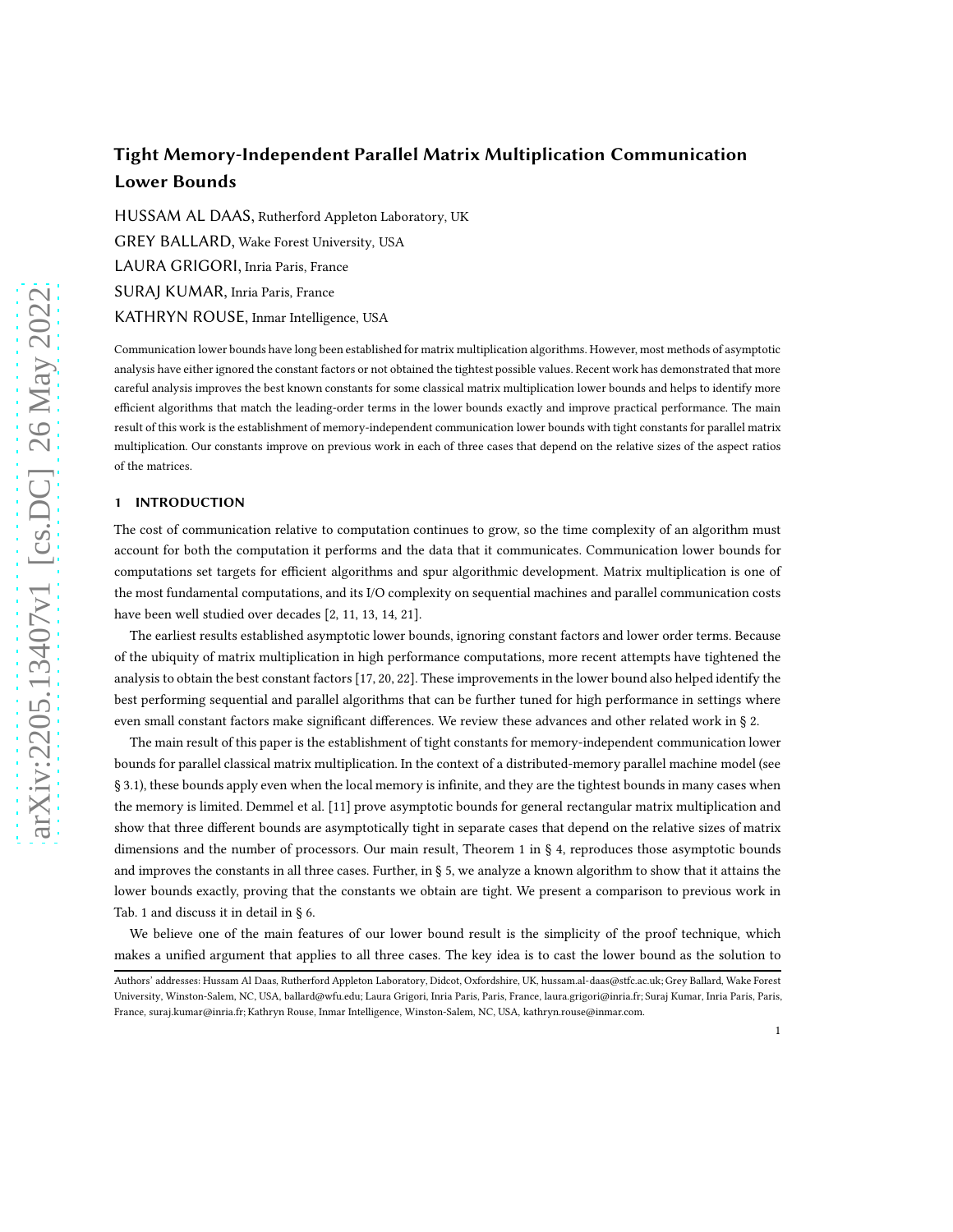a constrained optimization problem (see Lemma [5\)](#page-5-1) whose objective function is the sum of variables that correspond to the amount of data of each matrix required by a single processor's computation. The constraints include the wellknown Loomis-Whitney inequality [\[18](#page-16-3)] as well as new lower bounds on individual array access (see Lemma [4\)](#page-5-2) that are necessary to establish separate results for the three cases. All of the complexity of the three cases, including establishing the thresholds between cases and the leading terms in each case, are confined to a single optimization problem. We use fundamental results from convex optimization (reviewed in § [3.2\)](#page-3-1) to solve the problem analytically. This unified argument is elegant, it improves previous results to obtain tight constants, and it can be applied more generally to other computations that have iteration spaces with uneven dimensions.

# <span id="page-1-1"></span><span id="page-1-0"></span>2 RELATED WORK

# 2.1 Memory-Dependent Bounds for Matrix Multiplication

The first communication lower bound for matrix multiplication was established by Hong and Kung [\[13](#page-15-2)], who obtain the result using computation directed acyclic graph (CDAG) analysis that multiplication of square  $n \times n$  matrices on a machine with cache size  $M$  requires  $\Omega(n^3/\sqrt{M})$  words of communication. Irony, Toledo, and Tiskin [\[14](#page-15-3)] reproduce the result using a geometric proof based on the Loomis-Whitney inequality (Lemma [1\)](#page-3-2), show it applies to general rectangular matrices (replacing  $n^3$  with  $n_1n_2n_3$ ), and obtain an explicit constant of  $(1/2)^{3/2} \approx .35$ . They also observe that the result is easily extended to the distributed memory parallel computing model (as described in § [3.1\)](#page-3-0) under mild assumptions by dividing the bound by the number of processors P. We refer to such bounds as "memory-dependent," following [\[3\]](#page-15-5), where the cache size M is interpreted as the size of each processor's local memory. Later, Dongarra et al. [\[12\]](#page-15-6) tightened the constant for sequential and parallel memory-dependent bounds to  $(3/2)^{3/2} \approx 1.84$ . More recently, Smith et al. [\[22\]](#page-16-2) prove the constant of 2 and show that it is obtained by an optimal sequential algorithm and is therefore tight. Both of these results are proved using the Loomis-Whitney inequality. Kwasniewski et al. [\[17\]](#page-15-4) use CDAG analysis to obtain the same constant of 2 and show that it is tight in the parallel case (when memory is limited) by providing an optimal algorithm.

# 2.2 Bounds for Other Computations

Hong and Kung's proof technique can be applied to a more general set of computations, including the FFT [\[13\]](#page-15-2). Ballard et al. [\[4\]](#page-15-7) use the proof technique of [\[14\]](#page-15-3) to generalize the lower bound (with the same explicit constant) to other linear algebra computations such as LU, Cholesky, and QR factorizations. The constants of the lower bounds for these and other computations are tightened by Olivry et al. [\[20](#page-16-1)], including reproducing the constant of 2 for matrix multiplication. Kwasniewski et al. [\[16](#page-15-8)] also obtain tighter constants for LU and Cholesky factorizations using CDAG analysis. Christ et al. [\[10\]](#page-15-9) show that a generalization of the Loomis-Whitney inequality can be used to prove communication lower bounds for a much wider set of computations, but the asymptotic bounds do not include explicit constants. This approach is applied to a tensor computation by Ballard and Rouse [\[5,](#page-15-10) [6](#page-15-11)].

#### 2.3 Memory-Independent Bounds for Parallel Matrix Multiplication

This section describes the related work that focuses on the topic of this paper. Aggarwal, Chandra, and Snir [\[2\]](#page-15-0) extend Hong and Kung's result for matrix multiplication to the LPRAM parallel model, which closely resembles the model we consider with the exception that there exists a global shared memory where the inputs initially reside and where the output must be stored at the end of the computation. Communication bounds in the related BSP parallel model are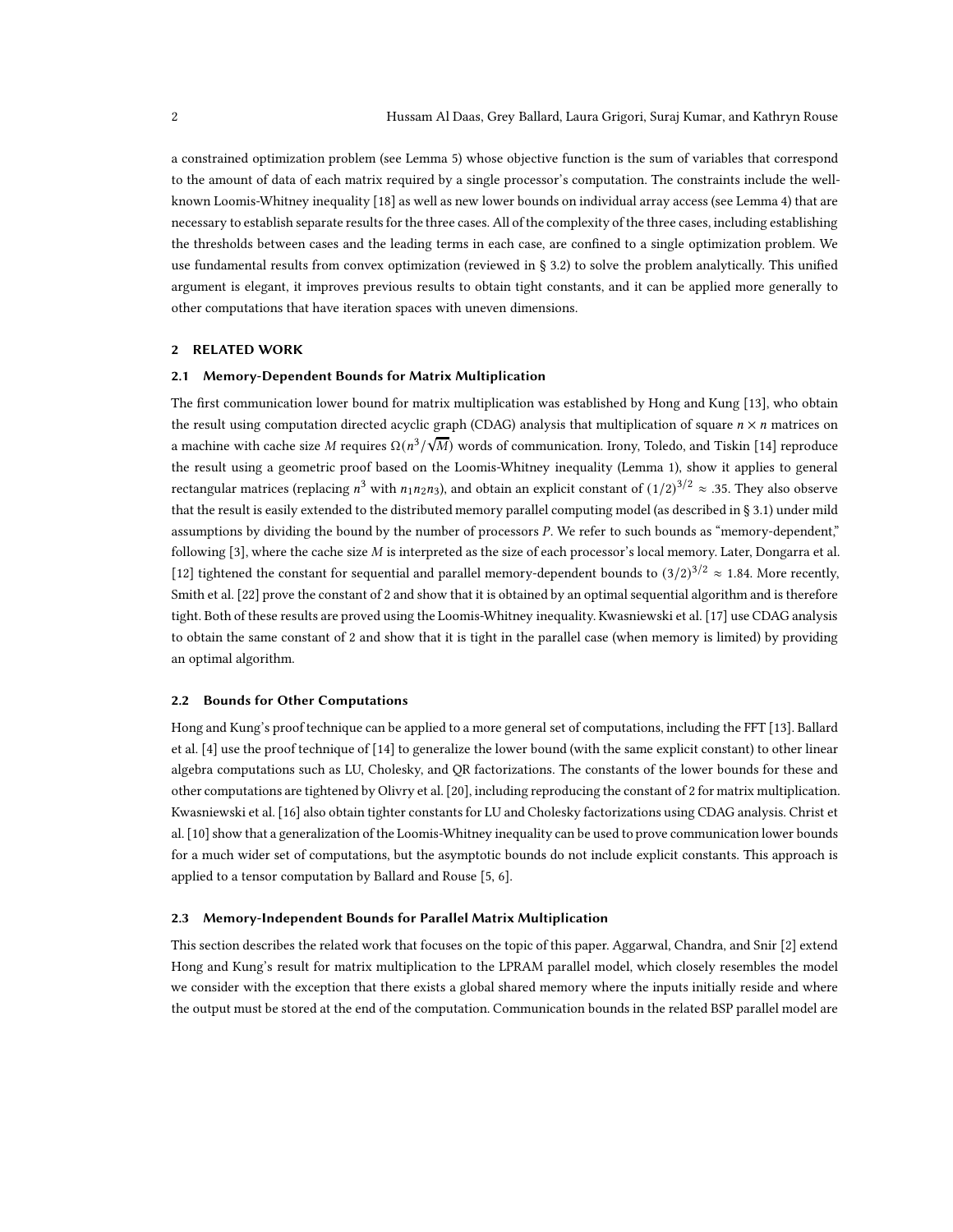<span id="page-2-0"></span>

|              | $1 \leq P \leq \frac{m}{n}$ | $\frac{mn}{l^2}$<br>$\frac{m}{n} \leq P \leq$     | mn<br>$\leq P$                 |
|--------------|-----------------------------|---------------------------------------------------|--------------------------------|
| Leading term | nk                          | 1/2<br>$mnk^2$                                    | 2/3<br>mnk                     |
| $[2]$        |                             |                                                   | $\frac{1}{2}$<br>$\approx .63$ |
| $[14]$       |                             |                                                   | $=.5$                          |
| $[11]$       | $\frac{16}{25} = .64$       | $\left(\frac{2}{3}\right)^{1/2}$<br>$\approx .82$ |                                |
| Theorem 1    |                             |                                                   |                                |

Table 1. Summary of explicit constants of leading term of parallel memory-independent rectangular matrix multiplication communication lower bounds for multiplication dimensions  $m \ge n \ge k$  and P processors

also memory independent, and Scquizzato and Silvestri [\[21](#page-16-0)] establish the same asymptotic lower bounds for matrix multiplication in that model. In addition to proving bounds for sequential matrix multiplication and the associated memory-dependent bound for parallel matrix multiplication, Irony, Toledo, and Tiskin [\[14](#page-15-3)] prove also that a parallel algorithm must communicate  $\Omega(n^2/P^{2/3})$  words, and they provide explicit constants in their analysis. Note that the size of the local memory M does not appear in this bound. Ballard et al. [\[3](#page-15-5)] reproduce this result for classical matrix multiplication as well as prove similar results for fast matrix multiplication. They distinguish between memory-dependent bounds (results described in § [2.1\)](#page-1-1) and memory-independent bounds for parallel algorithms, and they show the two bounds relate and affect strong scaling behavior. In particular, when  $M \gg n^2/P^{2/3}$  (or equivalently  $P \gg n^3/M^{3/2}$ ), the memory-dependent bound is unattainable because the memory-independent bound is larger. Demmel et al. [\[11](#page-15-1)] extend the memory-independent results to the rectangular case (multiplying matrices of dimensions  $n_1 \times n_2$  and  $n_2 \times n_3$ ), showing that three different bounds apply that depend on the relative sizes of the three dimensions and the number of processors, and their proof provides explicit constants. For one of the cases, and for a restricted class of parallelizations, Kwasniewski et al. [\[17\]](#page-15-4) prove a tighter constant and show that it is attainable by an optimal algorithm.

We summarize the constants obtained by these previous works and compare them to our results in Tab. [1.](#page-2-0) Fur-ther details of the comparison are given in § [6.1.](#page-13-1) Following Theorem [1,](#page-7-0) the table assumes  $m = \max\{n_1, n_2, n_3\}$ ,  $n = \text{median}\{n_1, n_2, n_3\}$ , and  $k = \min\{n_1, n_2, n_3\}$ .

# <span id="page-2-1"></span>2.4 Communication-Optimal Parallel Matrix Multiplication Algorithms

Both theoretical and practical algorithms that attain the communication lower bounds have been proposed for various computation models and implemented on many different types of parallel systems. The idea of "3D algorithms" for matrix multiplication was developed soon after communication lower bounds were established; see  $[1, 2, 7, 15]$  $[1, 2, 7, 15]$  $[1, 2, 7, 15]$  $[1, 2, 7, 15]$  $[1, 2, 7, 15]$  $[1, 2, 7, 15]$  for a few examples. These algorithms partition the 3D iteration space of matrix multiplication in each of the three dimensions and assign subblocks across a 3D logical grid of processors. McColl and Tiskin [\[19\]](#page-16-4) and Demmel et al. [\[11\]](#page-15-1) present recursive algorithms that effectively achieve similar 3D logical processor grid for square and general rectangular problems, respectively. High-performance implementations of these algorithms on today's supercomputers demonstrate that these algorithms are indeed practical and outperform standard library implementations [\[17,](#page-15-4) [23](#page-16-5)].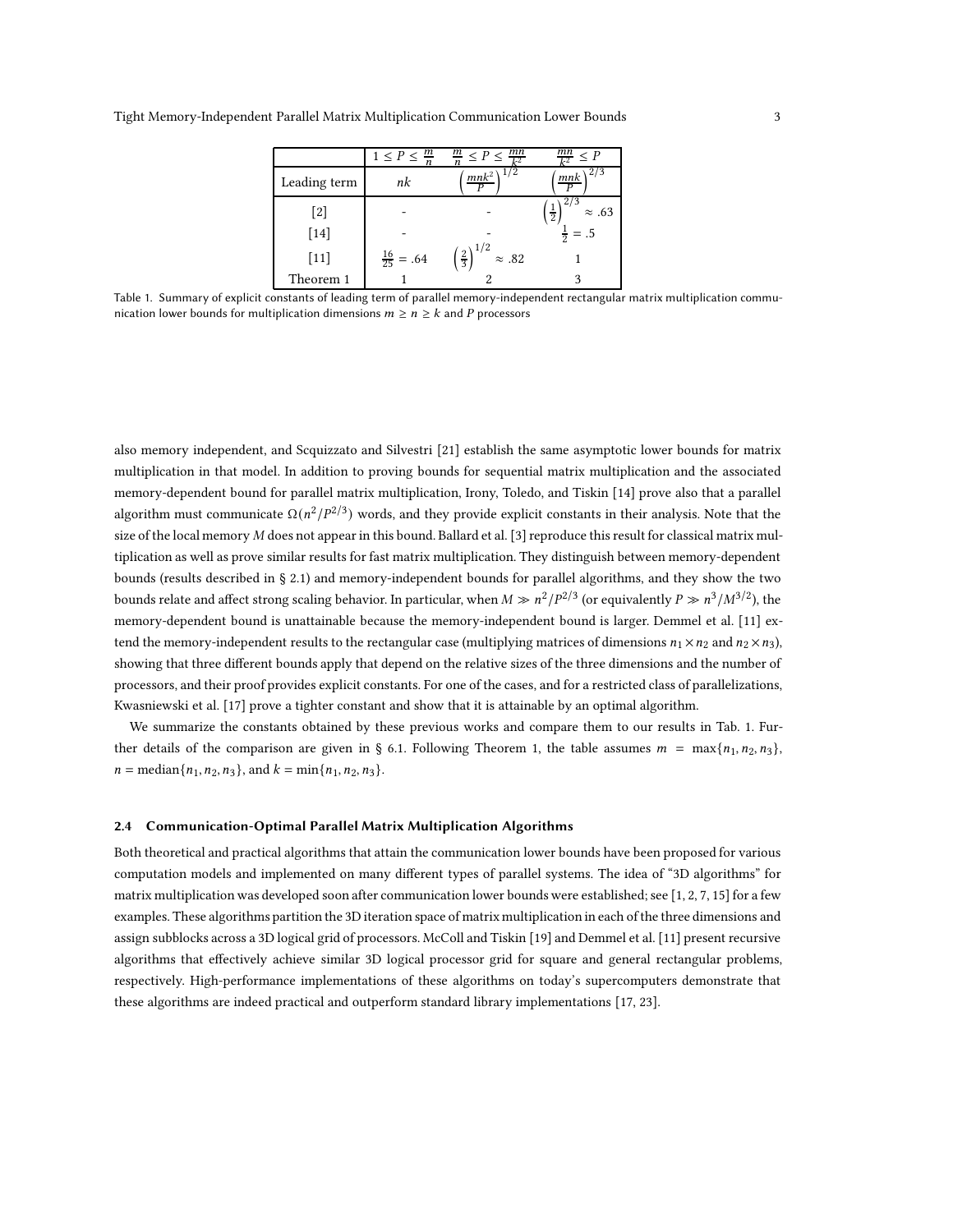#### <span id="page-3-0"></span>3 PRELIMINARIES

# 3.1 Parallel Computation Model

We consider the  $\alpha$ - $\beta$ - $\gamma$  parallel machine model [\[9,](#page-15-15) [24](#page-16-6)]. In this model, each of P processors has its own local memory of size M and can compute only with data in its local memory. The processors can communicate data to and from other processors via messages that are sent over a fully connected network (i.e., each pair of processors has a dedicated link so that there is no contention on the network). Further, we assume the links are bidirectional so that a pair of processors can exchange data with no contention. Each processor can send and receive at most one message at the same time. The cost of communication is a function of two parameters  $\alpha$  and  $\beta$ , where  $\alpha$  is the per-message latency cost and  $\beta$  is the per-word bandwidth cost. A message of  $w$  words sent from one processor to another costs  $\alpha + \beta w$ . The parameter  $\gamma$  is the cost to perform a single arithmetic operation. For dense matrix multiplication when sufficiently large local memory is available, bandwidth cost nearly always dominates latency cost. Hence, we focus on the bandwidth cost in this work. In our model, the communication cost of an algorithm is counted along the critical path of the algorithm so that if two pairs of processors are communicating messages simultaneously, the communication cost is that of the largest message. In this work, we focus on memory-independent analysis, so the local memory size  $M$  can be assumed to be infinite. We consider limited-memory scenarios in § [6.2.](#page-14-0)

# <span id="page-3-1"></span>3.2 Fundamental Results

In this section we collect the fundamental existing results we use to prove our main result, Theorem [1.](#page-7-0) The first lemma is a geometric inequality that has been used before in establishing communication lower bounds for matrix multiplication [\[4](#page-15-7), [11,](#page-15-1) [14](#page-15-3)]. We use it to relate the computation performed by a processor to the data it must access.

<span id="page-3-2"></span>LEMMA 1 (LOOMIS-WHITNEY [\[18\]](#page-16-3)). Let  $V$  be a finite set of lattice points in  $\mathbb{R}^3$ , i.e., points  $(i,j,k)$  with integer coordinates. Let  $\phi_i(V)$  be the projection of V in the *i*-direction, i.e., all points  $(j, k)$  such that there exists an *i* so that  $(i, j, k) \in V$ . Define  $\phi_j(V)$  and  $\phi_k(V)$  similarly. Then

$$
|V| \le |\phi_i(V)| \cdot |\phi_j(V)| \cdot |\phi_k(V)|,
$$

where  $|\cdot|$  denotes the cardinality of a set.

The next set of definitions and lemmas allow us to solve the key constrained optimization problem (Lemma [5\)](#page-5-1) analytically. We first remind the reader of the definitions of differentiable convex and quasiconvex functions and of the Karush-Kuhn-Tucker (KKT) conditions. Here and throughout, we use boldface to indicate vectors and matrices and subscripts to index them, so that  $x_i$  is the *i*th element of  $x$ , for example.

<span id="page-3-6"></span>DEFINITION1 ([\[8,](#page-15-16) EQ. (3.2)]). A differentiable function  $f:\mathbb{R}^d\to\mathbb{R}$  is convex if its domain is a convex set and for all  $x, y \in dom f$ ,

$$
f(\mathbf{y}) \ge f(\mathbf{x}) + \langle \nabla f(\mathbf{x}), \mathbf{y} - \mathbf{x} \rangle.
$$

<span id="page-3-3"></span>DEFINITION 2 ([\[8,](#page-15-16) EQ. (3.20)]). A differentiable function  $g:\R^d\to\R$  is quasiconvex if its domain is a convex set and for all  $x, y \in dom q$ ,

$$
g(\mathbf{y}) \le g(\mathbf{x})
$$
 implies that  $\langle \nabla g(\mathbf{x}), \mathbf{y} - \mathbf{x} \rangle \le 0$ .

<span id="page-3-5"></span>DEFINITION 3 ([\[8,](#page-15-16) EQ. (5.49)]). Consider an optimization problem of the form

<span id="page-3-4"></span>
$$
\min_{\mathbf{x}} f(\mathbf{x}) \quad \text{subject to} \quad g(\mathbf{x}) \le 0 \tag{1}
$$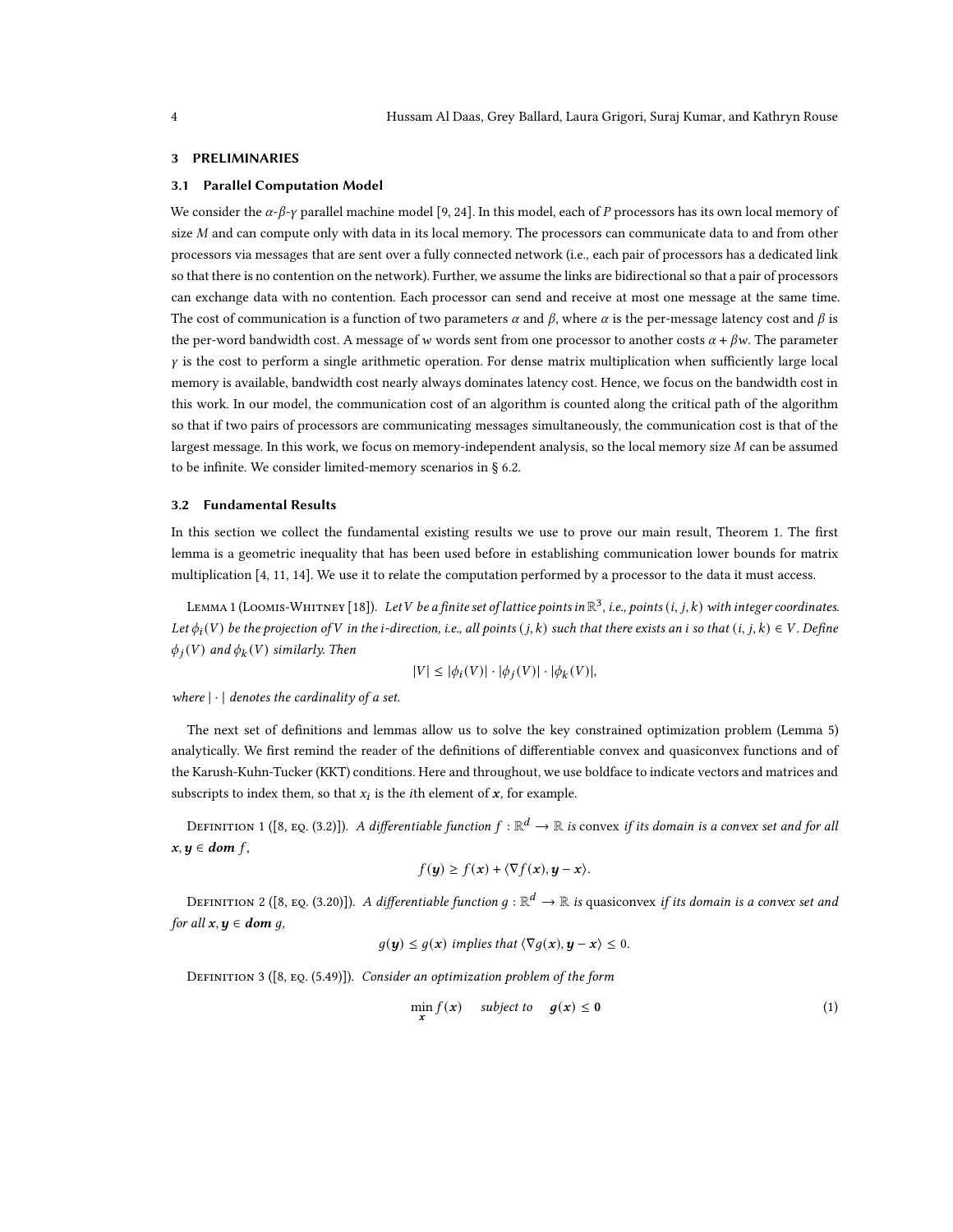where  $f:\R^d\to\R$  and  $g:\R^d\to\R^c$  are both differentiable. Define the dual variables  $\mu\in\R^c$ , and let  $J_g$  be the Jacobian of  $g$ . The Karush-Kuhn-Tucker (KKT) conditions of  $(x, \mu)$  are as follows:

- Primal feasibility:  $q(x) \leq 0$ ;
- Dual feasibility:  $\mu \geq 0$ ;
- Stationarity:  $\nabla f(x) + \mu \cdot J_q(x) = 0$ ;
- Complementary slackness:  $\mu_i g_i(\mathbf{x}) = 0$  for all  $i \in \{1, \ldots, c\}$ .

<span id="page-4-2"></span>The next two results establish that our key optimization problem in Lemma [5](#page-5-1) can be solved analytically using the KKT conditions. While the results are not novel, we provide proofs for completeness.

LEMMA2 ([\[6,](#page-15-11) LEMMA 2.2]). The function  $q_0(x) = L - x_1x_2x_3$ , for some constant L, is quasiconvex in the positive octant.

PROOF. Let x, y be points in the positive octant with  $g_0(y) \leq g_0(x)$ . Then  $y_1y_2y_3 \geq x_1x_2x_3$ . Applying the inequality of arithmetic and geometric means (AM-GM inequality) to the values  $y_1/x_1$ ,  $y_2/x_2$ ,  $y_3/x_3$  (which are all positive), we have

<span id="page-4-0"></span>
$$
\frac{1}{3} \left( \frac{y_1}{x_1} + \frac{y_2}{x_2} + \frac{y_3}{x_3} \right) \ge \left( \frac{y_1 y_2 y_3}{x_1 x_2 x_3} \right)^{1/3} \ge 1.
$$
 (2)

Then  $\nabla g_0(x) = \begin{bmatrix} -x_2 x_3 & -x_1 x_3 & -x_1 x_2 \end{bmatrix}$ , and

 $\langle \nabla g_0(\mathbf{x}), \mathbf{y} - \mathbf{x} \rangle = 3x_1x_2x_3 - y_1x_2x_3 - x_1y_2x_3 - x_1x_2y_3$ 

$$
= 3x_1x_2x_3\left(1 - \frac{1}{3}\left(\frac{y_1}{x_1} + \frac{y_2}{x_2} + \frac{y_3}{x_3}\right)\right) \le 0,
$$

<span id="page-4-1"></span>where the last inequality follows from eq. [\(2\)](#page-4-0). Then by Def. [2,](#page-3-3)  $g_0$  is quasiconvex on the positive octant.

LEMMA 3. Consider an optimization problem of the form given in eq. [\(1\)](#page-3-4). If  $f$  is a convex function and each  $g_i$  is a quasiconvex function, then the KKT conditions are sufficient for optimality.

Proof. Suppose  $x^*$  and  $\mu^*$  satisfy the KKT conditions given in Def. [3.](#page-3-5) If  $\mu^* = 0$ , then by stationarity,  $\nabla f(x^*) = 0$ . Then the convexity of  $f$  (Def. [1\)](#page-3-6) implies

$$
f(\mathbf{x}) \ge f(\mathbf{x}^*) + \langle \nabla f(\mathbf{x}^*), \mathbf{x} - \mathbf{x}^* \rangle = f(\mathbf{x}^*)
$$

for all  $x \in \text{dom } f$ , which implies that  $x^*$  is a global optimum.

Now suppose  $\mu^* \neq 0$ , then without loss of generality (and by dual feasibility) there exists  $m \leq c$  such that  $\mu_i^* > 0$ for  $1 \le i \le m$  and  $\mu_i^* = 0$  for  $m < i \le c$ . Complementary slackness implies that  $g_i(x^*) = 0$  for  $1 \le i \le m$ . Consider any (primal) feasible  $x \in \text{dom } f$ . Then  $g_i(x) \leq 0$  for all i, and thus  $g_i(x) \leq g_i(x^*)$  for  $1 \leq i \leq m$ . By quasiconvexity of  $g_i$ (Def. [2\)](#page-3-3), this implies

$$
\langle \nabla g_i(x^*), x - x^* \rangle \leq 0.
$$

Stationarity implies that  $\nabla f(\mathbf{x}^*) = -\sum_{i=1}^m \mu_i^* \nabla g_i(\mathbf{x}^*)$ , and thus

$$
\langle \nabla f(\mathbf{x}^*), \mathbf{x} - \mathbf{x}^* \rangle = -\sum_{i=1}^m \mu_i^* \langle \nabla g_i(\mathbf{x}^*), \mathbf{x} - \mathbf{x}^* \rangle \geq 0.
$$

By convexity of  $f$  (Def. [1\)](#page-3-6), we therefore have

$$
f(\mathbf{x}) \ge f(\mathbf{x}^*) + \langle \nabla f(\mathbf{x}^*), \mathbf{x} - \mathbf{x}^* \rangle \ge f(\mathbf{x}^*),
$$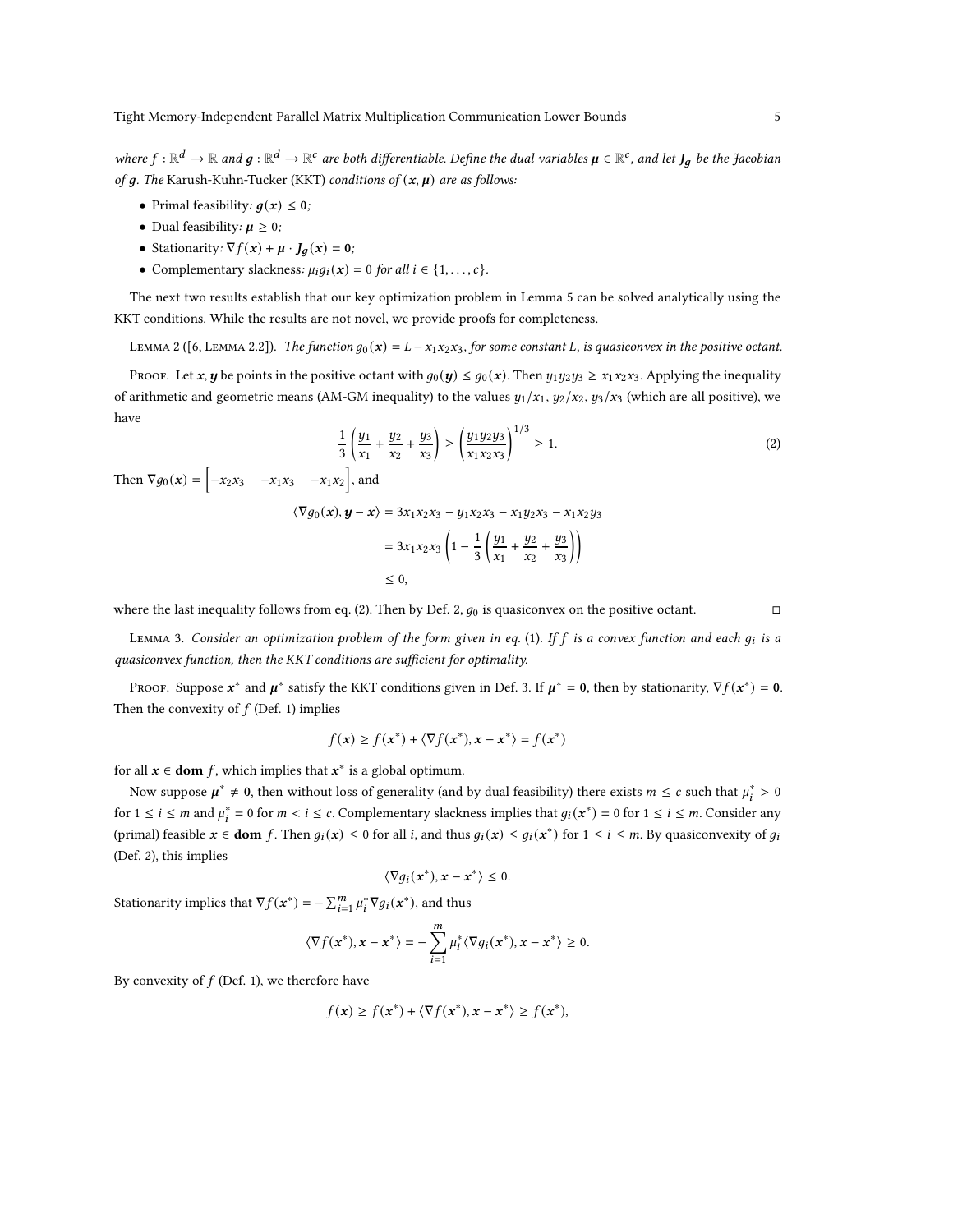<span id="page-5-0"></span>and thus  $x^*$  is a global optimum.

# 4 MAIN LOWER BOUND RESULT

# 4.1 Lower Bounds on Individual Array Access

<span id="page-5-2"></span>The following lemma establishes lower bounds on the number of elements of each individual matrix a processor must access based on the number of computations a given element is involved with. This result is used to establish a set of constraints in the key optimization problem used in the proof of Theorem [1.](#page-7-0)

LEMMA 4. Given a parallel matrix multiplication algorithm that multiplies an  $n_1 \times n_2$  matrix A by an  $n_2 \times n_3$  matrix B using P processors, any processor that performs at least  $1/Ph$  of the scalar multiplications must access at least  $n_1n_2/P$ elements of A and at least  $n_2n_3/P$  elements of B and also compute contributions to at least  $n_2n_3/P$  elements of C = A · B.

PROOF. The total number of scalar multiplications that must be computed is  $n_1n_2n_3$ . Consider a processor that computes at least  $1/P$ th of these computations. Each element of A is involved in  $n_3$  multiplications. If the processor accesses fewer than  $n_1n_2/P$  elements of A, then it would perform fewer than  $n_3 \cdot n_1n_2/P$  scalar multiplications, which is a contradiction. Likewise, each element of  $\bf{B}$  is involved in  $n_1$  multiplications. If the processor accesses fewer than  $n_2$  $n_3$ /P elements of B, then it would perform fewer than  $n_1 \cdot n_2$  $n_3$ /P scalar multiplications, which is a contradiction. Finally, each element of C is the sum of  $n_2$  scalar multiplications. If the processor computes contributions to fewer than  $n_1 n_3/P$  elements of C, then it would perform fewer than  $n_2 \cdot n_1 n_3/P$  scalar multiplications, which is again a contradiction.

# 4.2 Key Optimization Problem

The following lemma is the crux of the proof of our main result (Theorem [1\)](#page-7-0). We state the optimization problem abstractly here, but it may be useful to have the following intuition: the variable vector  $x$  represents the sizes of the projections of the computation assigned to a single processor onto the three matrices, where  $x_1$  corresponds to the smallest matrix and  $x_3$  corresponds to the largest matrix. In order to design a communication-efficient algorithm, we wish to minimize the sum of the sizes of these projections subject to the constraints of matrix multiplication (and the processor performing 1/Pth of the computation), as specified by the Loomis-Whitney inequality (Lemma [1\)](#page-3-2) and Lemma [4.](#page-5-2) A more rigorous argument that any parallel matrix multiplication algorithm is subject to these constraints is given in Theorem [1.](#page-7-0)

We are able to solve this optimization problem analytically using properties of convex optimization (Lemma [3\)](#page-4-1). The three cases of the solution correspond to how many of the individual variable constraints are tight. When none of them is tight, we can minimize the sum of variables subject to the bound on their product by setting them all equal to each other (Case 3). However, when the individual variable constraints make this solution infeasible, those become active and the free variables must be adjusted (Cases 1 and 2).

<span id="page-5-1"></span>Lemma 5. Consider the following optimization problem:

$$
\min_{\mathbf{x} \in \mathbb{R}^3} x_1 + x_2 + x_3
$$
\n
$$
\left(\frac{mnk}{P}\right)^2 \le x_1 x_2 x_3
$$

such that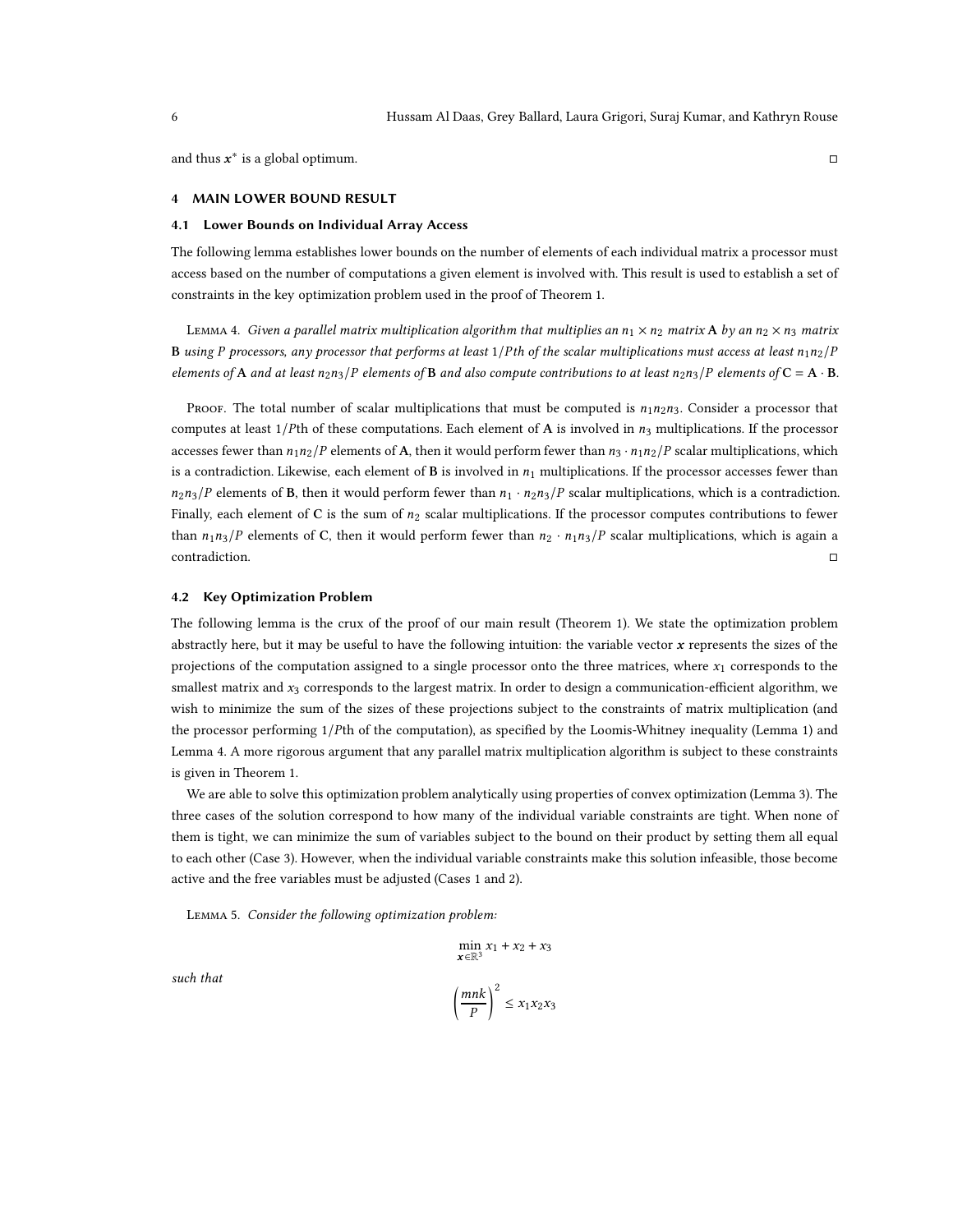Tight Memory-Independent Parallel Matrix Multiplication Communication Lower Bounds 7

$$
\frac{nk}{P} \le x_1
$$
  

$$
\frac{mk}{P} \le x_2
$$
  

$$
\frac{mn}{P} \le x_3,
$$

where  $m \ge n \ge k \ge 1$  and  $P \ge 1$ . The optimal solution  $x^*$  depends on the relative values of the constraints, yielding three cases:

(1) if 
$$
P \le \frac{m}{n}
$$
, then  $x_1^* = nk$ ,  $x_2^* = \frac{mk}{P}$ ,  $x_3^* = \frac{mn}{P}$ ;  
\n(2) if  $\frac{m}{n} \le P \le \frac{mn}{k^2}$ , then  $x_1^* = x_2^* = \left(\frac{mnk^2}{P}\right)^{1/2}$ ,  $x_3^* = \frac{mn}{P}$ ;  
\n(3) if  $\frac{mn}{k^2} \le P$ , then  $x_1^* = x_2^* = x_3^* = \left(\frac{mnk}{P}\right)^{\frac{2}{3}}$ .

This can be visualized as follows:

$$
\frac{1}{1}
$$
  
\n
$$
x_1^* = nk
$$
  
\n
$$
x_2^* = \frac{mk}{P}
$$
  
\n
$$
x_3^* = \frac{mn}{P}
$$
  
\n
$$
x_4^* = x_2^* = (\frac{mnk^2}{P})^{1/2}
$$
  
\n
$$
x_1^* = x_2^* = x_3^* = (\frac{mnk}{P})^{2/3}
$$
  
\n
$$
x_1^* = x_2^* = x_3^* = (\frac{mnk}{P})^{2/3}
$$

PROOF. By Lemma [3,](#page-4-1) we can establish the optimality of the solution for each case by verifying that there exist dual variables such that the KKT conditions specified in Def. [3](#page-3-5) are satisfied. This optimization problem fits the assumptions of Lemma [3](#page-4-1) because the objective function and all but the first constraint are affine functions, which are convex and quasiconvex, and the first constraint is quasiconvex on the positive octant (which contains the intersection of the affine constraints) by Lemma [2.](#page-4-2)

To match standard notation (and that of Lemma [3\)](#page-4-1), we let

$$
f(\pmb{x})=x_1+x_2+x_3
$$

and

$$
g(x) = \begin{bmatrix} (mnk/P)^2 - x_1x_2x_3 \ nk/P - x_1 \ mk/P - x_2 \ mn/P - x_3 \end{bmatrix}.
$$

Thus the gradient of the objective function is  $\nabla f(x) = \begin{bmatrix} 1 & 1 & 1 \end{bmatrix}$  and the Jacobian of the constraint function is

$$
J_g(x) = \begin{bmatrix} -x_2x_3 & -x_1x_3 & -x_1x_2 \\ -1 & 0 & 0 \\ 0 & -1 & 0 \\ 0 & 0 & -1 \end{bmatrix}.
$$

*Case 1 (P*  $\leq \frac{n}{m}$ *)*. We let

$$
x^* = \begin{bmatrix} nk & \frac{mk}{P} & \frac{mn}{P} \end{bmatrix}
$$

$$
\mu^* = \begin{bmatrix} \frac{P^2}{m^2nk} & 0 & 1 - \frac{Pn}{m} & 1 - \frac{Pk}{m} \end{bmatrix}
$$

and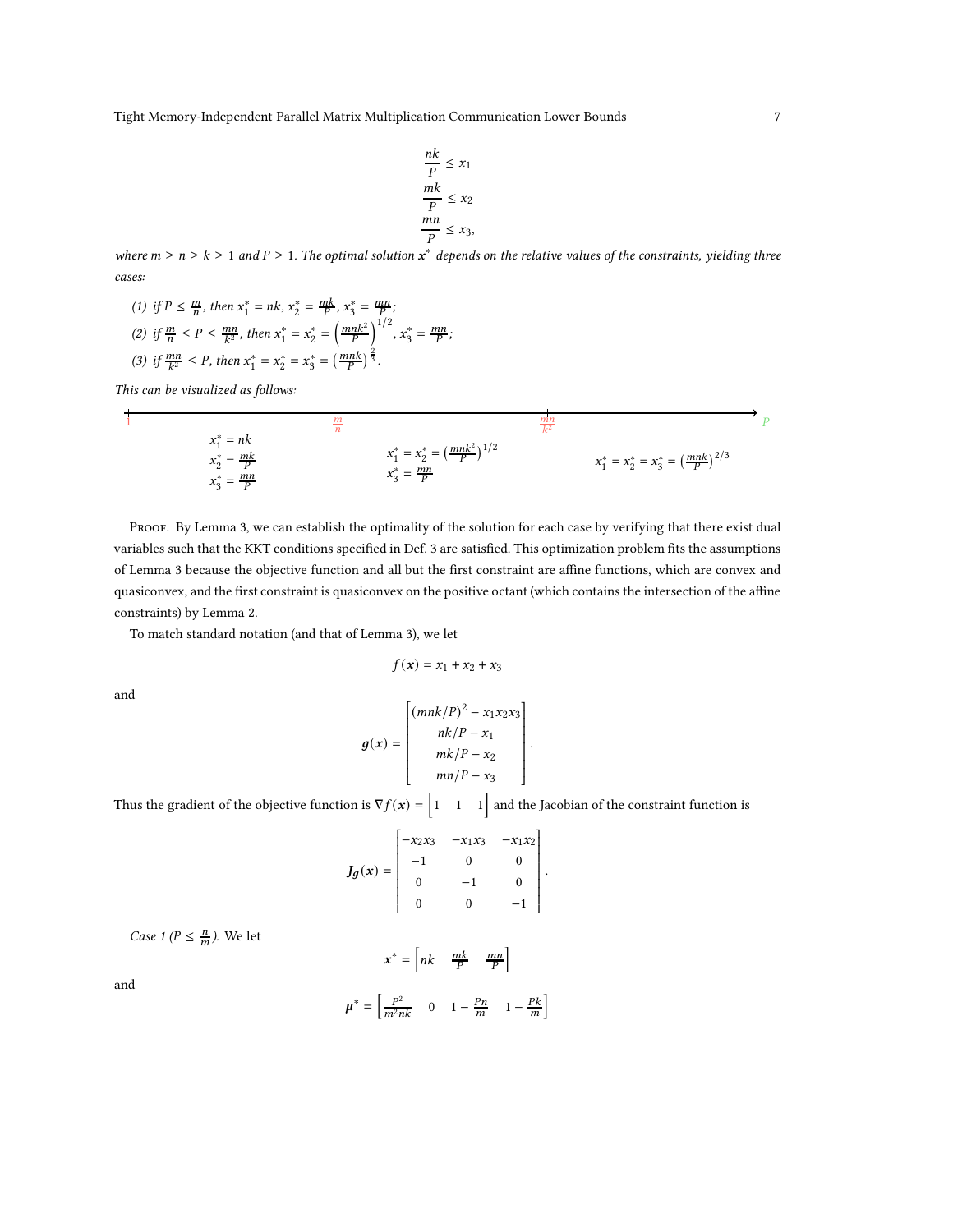and verify the KKT conditions. Primal feasibility is immediate, and dual feasibility follows from  $P \leq \frac{m}{n} \leq \frac{m}{k}$ , the condition of this case and by the assumption  $n \geq k$ . Stationarity follows from direct verification that

$$
\mu^* \cdot J_g(x^*) = \begin{bmatrix} -1 & -1 & -1 \end{bmatrix}.
$$

Complementary slackness is satisfied because the only nonzero dual variables are  $\mu_1^*,\mu_3^*$ , and  $\mu_4^*$ , and the 1st, 3rd, and 4th constraints are tight.

*Case 2* ( $\frac{m}{n} \le P \le \frac{mn}{k^2}$ ). We let

$$
\mathbf{x}^* = \left[ \left( \frac{mnk^2}{P} \right)^{1/2} \left( \frac{mnk^2}{P} \right)^{1/2} \frac{mn}{P} \right]
$$

and

$$
\mu^* = \left[ \left( \frac{P}{mnk^{2/3}} \right)^{3/2} \quad 0 \quad 0 \quad 1 - \left( \frac{p k^2}{mn} \right)^{1/2} \right]
$$

and verify the KKT conditions. The primal feasibility of  $x_1 = x_2$  is satisfied because

$$
\frac{nk}{P} \le \frac{mk}{P} \le \left(\frac{mnk^2}{P}\right)^{1/2}
$$

where the first inequality follows from the assumption  $m \geq n$  and the second inequality follows from  $m/n \leq P$  (one condition of this case). The other constraints are clearly satisfied. Dual feasibility requires that  $1 - (Pk^2/mn)^{1/2} \ge 0$ , which is satisfied because  $P \le mn/k^2$  (the other condition of this case). Stationarity can be directly verified. Complementary slackness is satisfied because the 1st and 4th constraints are both tight for  $x^*$ , corresponding to the only nonzeros in  $\mu^*$ .

Case 3 (
$$
\frac{mn}{k^2} \le P
$$
). We let

$$
\mathbf{x}^* = \left[ \left( \frac{mnk}{P} \right)^{2/3} \left( \frac{mnk}{P} \right)^{2/3} \left( \frac{mnk}{P} \right)^{2/3} \right]
$$

$$
\boldsymbol{\mu}^* = \left[ \left( \frac{P}{mnk} \right)^{4/3} \quad 0 \quad 0 \quad 0 \right]
$$

and

and verify the KKT conditions. We first consider the primal feasibility conditions. We have

$$
\frac{nk}{P} \le \frac{mk}{P} \le \frac{mn}{P} \le \left(\frac{mnk}{P}\right)^{2/3},
$$

where the first two inequalities are implied by the assumption  $m \ge n \ge k$  and the last follows from  $\frac{mn}{k^2} \le P$ , the condition of this case. Dual feasibility is immediate, and stationarity is directly verified. Complementary slackness is satisfied because the 1st constraint is tight for  $x^*$  and  $\mu_1^*$  is the only nonzero.

Note that the optimal solutions coincide at boundary points between cases so that the values are continuous as  $P$  $varies.$ 

# 4.3 Communication Lower Bound

<span id="page-7-0"></span>We now state our main result, memory-independent communication lower bounds for general matrix multiplication with tight constants. After the general result, we also present a corollary for square matrix multiplication. The tightness of the constants in the lower bound is proved in § [5.](#page-9-0)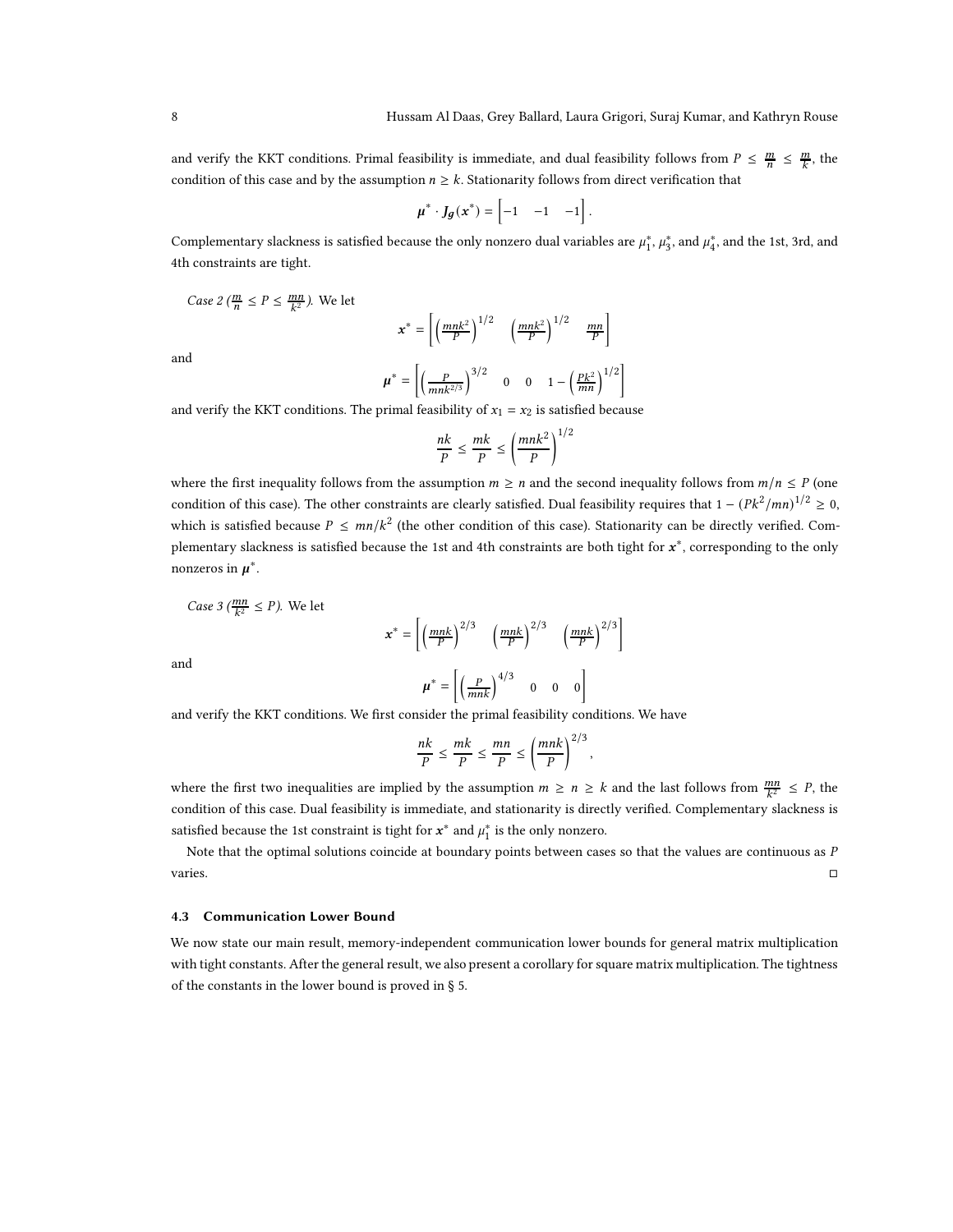THEOREM 1. Consider a classical matrix multiplication computation involving matrices of size  $n_1 \times n_2$  and  $n_2 \times n_3$ . Let  $m = \max\{n_1, n_2, n_3\}, n = \text{median}\{n_1, n_2, n_3\}, \text{and } k = \min\{n_1, n_2, n_3\}, \text{so that } m \geq n \geq k.$  Any parallel algorithm using P processors that starts with one copy of the two input matrices and ends with one copy of the output matrix and load balances either the computation or the data must communicate at least

$$
D - \frac{mn + mk + nk}{P}
$$
 words of data,

where

$$
D = \begin{cases} \frac{mn + mk}{P} + nk & \text{if } 1 \le P \le \frac{m}{n} \\ 2\left(\frac{mnk^2}{P}\right)^{1/2} + \frac{mn}{P} & \text{if } \frac{m}{n} \le P \le \frac{mn}{k^2} \\ 3\left(\frac{mnk}{P}\right)^{2/3} & \text{if } \frac{mn}{k^2} \le P. \end{cases}
$$

PROOF. To establish the lower bound, we focus on a single processor. If the algorithm load balances the computation, then every processor performs  $mnk/P$  scalar multiplications, and there exists some processor whose input data at the start of the algorithm plus output data at the end of the algorithm must be at most  $(mn + mk + nk)/P$  words of data (otherwise the algorithm would either start with more than one copy of the input matrices or end with more than one copy of the output matrix). If the algorithm load balances the data, then every processor starts and end with a total of  $(mn + mk + nk)/P$  words, and some processor must perform at least  $mnk/P$  scalar multiplications (otherwise fewer than  $mnk$  multiplications are performed). In either case, there exists a processor that performs at least  $mnk/P$ multiplications and has access to at most  $(mn + mk + nk)/P$  data.

Let F be the set of multiplications assigned to this processor, so that  $|F| \geq \frac{mnk}{P}$ . Each element of F can be indexed by three indices  $(i_1, i_2, i_3)$  and corresponds to the multiplication of  $A(i_1, i_2)$  with  $B(i_2, i_3)$ , which contributes to the result  $C(i_1, i_3)$ . Let  $\phi_A(F)$  be the projection of the set F onto the matrix A, so that  $\phi_A(F)$  are the entries of A required for the processor to perform the scalar multiplications in F. Here, elements of  $\phi_{A}(F)$  can be indexed by two indices:  $\phi_{\mathbf{A}}(F) = \{ (i_1, i_2) : \exists i_3 \text{ s.t. } (i_1, i_2, i_3) \in F \}$ . Define  $\phi_{\mathbf{B}}(F)$  and  $\phi_{\mathbf{C}}(F)$  similarly. The processor must access all of the elements in  $\phi_{\bf A}(F)$ ,  $\phi_{\bf B}(F)$ , and  $\phi_{\bf C}(F)$  in order to perform all the scalar multiplications in F. Because the processor starts and ends with at most  $(mn + mk + nk)/P$  data, the communication performed by the processor is at least

$$
|\phi_{A}(F)| + |\phi_{B}(F)| + |\phi_{C}(F)| - \frac{mn + mk + nk}{P}
$$

,

which is a lower bound on the communication along the critical path of the algorithm.

In order to lower bound  $|\phi_{A}(F)|+|\phi_{B}(F)|+|\phi_{C}(F)|$ , we form a constrained minimization problem with this expression as the objective function and constraints derived from Lemmas [1](#page-3-2) and [4.](#page-5-2) The Loomis-Whitney inequality (Lemma [1\)](#page-3-2) implies that

$$
|\phi_{\mathbf{A}}(F)| \cdot |\phi_{\mathbf{B}}(F)| \cdot |\phi_{\mathbf{C}}(F)| \ge |F| \ge \frac{n_1 n_2 n_3}{P} = \frac{mnk}{P},
$$

and the lower bound on the projections from Lemma [4](#page-5-2) means

$$
|\phi_{\mathbf{A}}(F)| \ge \frac{n_1 n_2}{P}, \quad |\phi_{\mathbf{B}}(F)| \ge \frac{n_2 n_3}{P}, \quad |\phi_{\mathbf{C}}(F)| \ge \frac{n_1 n_3}{P}.
$$

For any algorithm, the processor's projections must satisfy these constraints, so the sum of their sizes must be at least the minimum value of optimization problem. Then by Lemma [5](#page-5-1) (and assigning the projections to  $x_1, x_2, x_3$  appropriately based on the relative sizes of  $n_1, n_2, n_3$ ), the result follows.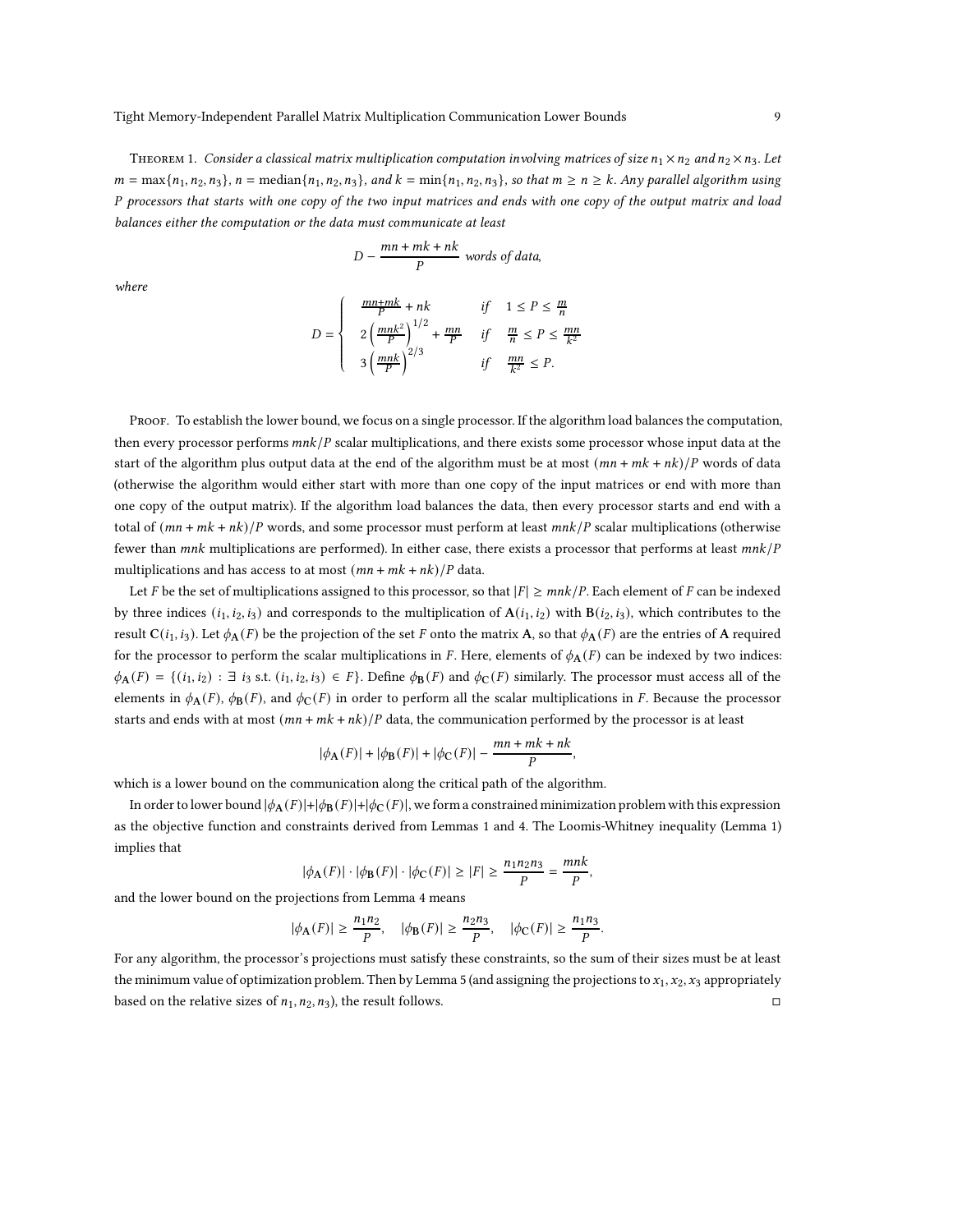We also state the result for square matrix multiplication, which is a direct application of Theorem [1](#page-7-0) with  $n_1 = n_2 =$  $n_3$ .

COROLLARY 2. Consider a classical matrix multiplication computation involving two matrices of size  $n \times n$ . Any parallel algorithm using P processors that starts with one copy of the input data and ends with one copy of the output data and load balances either the computation or the data must communicate at least

$$
3\frac{n^2}{P^{2/3}} - 3\frac{n^2}{P}
$$
 words of data.

#### <span id="page-9-0"></span>5 OPTIMAL PARALLEL ALGORITHM

In this section we present an optimal parallel algorithm (Alg. [1\)](#page-9-1) to show that the lower bound (including the constants) is tight. The idea is to organize the processors into a 3D processor grid and assign the computation of the matrix multiplication (a 3D iteration space) to processors according to their location in the grid. The algorithm is not new, but we present it here in full detail for completeness and to provide the complete analysis, which has not appeared before. In particular, Alg. [1](#page-9-1) is nearly identical to the one proposed by Aggarwal et al. [\[1\]](#page-15-12), though they use the LPRAM model and analyze only the case where  $P$  is large. In the LPRAM model, for example, processors can read concurrently from a global shared memory, while in the  $\alpha$ - $\beta$ - $\gamma$  model, the data is distributed across local memories and is shared via collectives like All-Gathers. Demmel et al. [\[11\]](#page-15-1) present and analyze their recursive algorithm to show its asymptotic optimality in all three cases, but they do not track constants. See § [2.4](#page-2-1) for more discussion of previous work on optimal parallel algorithms.

Consider the multiplication of an  $n_1 \times n_2$  matrix A with an  $n_2 \times n_3$  matrix B, and let C = A·B. Algorithm [1](#page-9-1) organizes the P processors into a 3-dimensional  $p_1 \times p_2 \times p_3$  logical processor grid with  $p_1p_2p_3 = P$ . Note that one or two of the processor grid dimensions may be equal to 1, which simplifies to a 2- or 1-dimensional grid. A processor coordinate is represented as  $(p'_1, p'_2, p'_3)$ , where  $1 \le p'_k \le p_k$ , for  $k = 1, 2, 3$ .

The basic idea of the algorithm is to perform two collective operations, All-Gathers, so that each processor receives the input data it needs to perform all of its computation (in an All-Gather, all the processors involved end up with the union of the input data that starts on each processor). The result of each local computation must be summed with all other contributions to the same output matrix entries from other processors, and the summations are performed via a Reduce-Scatter collective operation (in a Reduce-Scatter, the sum of the input data from all processors is computed so that it ends up evenly distributed across processors).

<span id="page-9-5"></span><span id="page-9-4"></span><span id="page-9-3"></span><span id="page-9-2"></span><span id="page-9-1"></span>

| <b>Algorithm 1</b> Comm-Optimal Parallel Matrix Multiplication                                                   |
|------------------------------------------------------------------------------------------------------------------|
| <b>Input:</b> A is $n_1 \times n_2$ , B is $n_2 \times n_3$ , $p_1 \times p_2 \times p_3$ logical processor grid |
| <b>Output:</b> $C = A \cdot B$ is $n_1 \times n_3$                                                               |
| 1: $(p'_1, p'_2, p'_3)$ is my processor ID                                                                       |
| 2: // Gather input matrix data                                                                                   |
| 3: $A_{p'_1p'_2}$ = All-Gather( $A_{p'_1p'_2p'_3}$ , $(p'_1, p'_2, :)$ )                                         |
| 4: $B_{p'_2p'_3} = All-Gather(B_{p'_1p'_2p'_3}, (:, p'_2, p'_3))$                                                |
| 5: // Perform local computation                                                                                  |
| 6: $D_{p'_1p'_2p'_3} = A_{p'_1p'_3} \cdot B_{p'_2p'_3}$                                                          |
| 7: // Sum results to compute $C_{p'_1p'_3}$                                                                      |
| 8: $C_{p'_1p'_2p'_3}$ = Reduce-Scatter( $D_{p'_1p'_2p'_3}$ , $(p'_1, \cdot, p'_3)$ )                             |
|                                                                                                                  |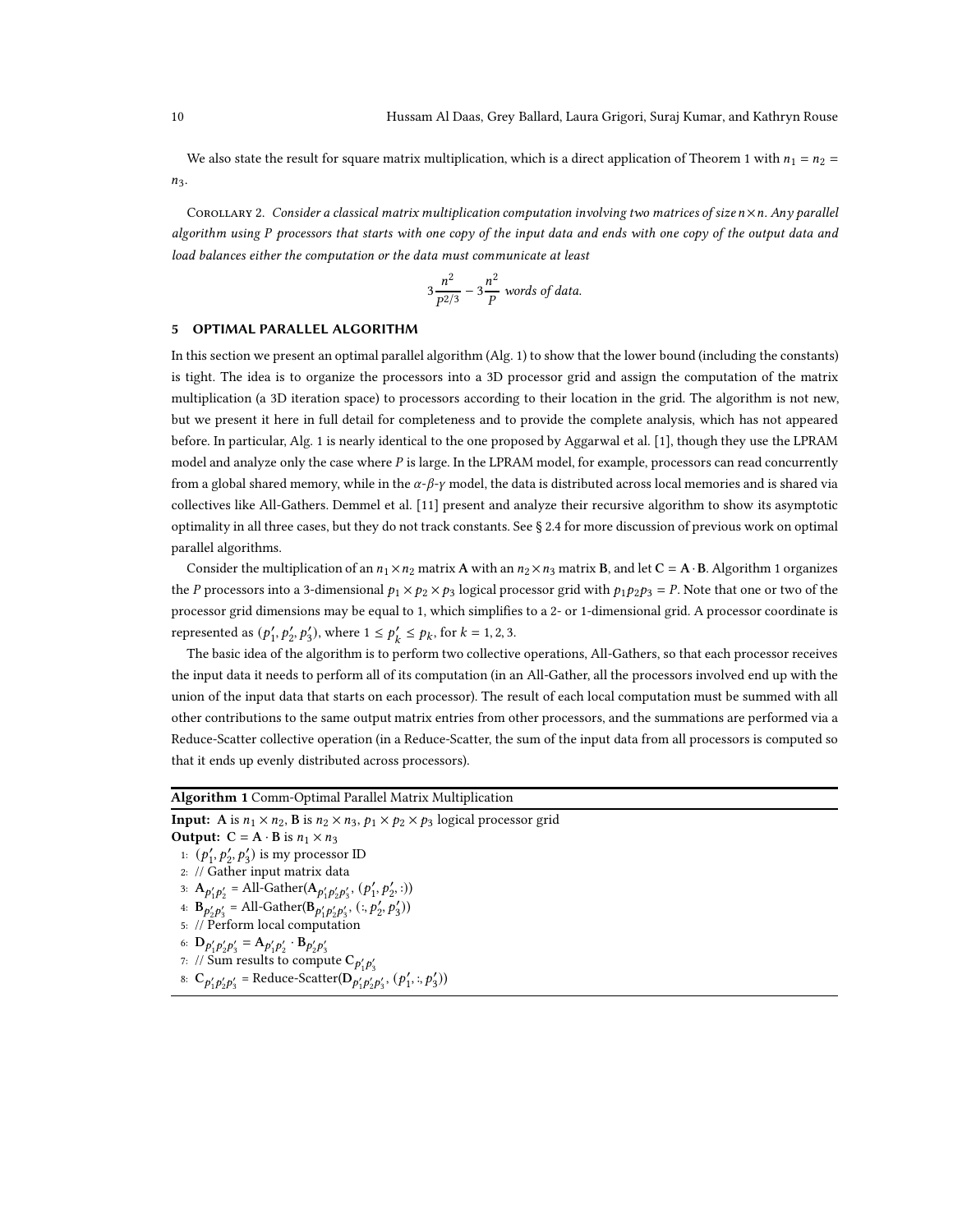<span id="page-10-0"></span>

Fig. [1](#page-9-1). Visualization of Alg. 1 with a  $3 \times 3 \times 3$  processor grid. The 3D iteration space is mapped onto the processor grid, and the matrices are mapped to the faces of the grid. The dark highlighting corresponds to the input data initially owned and the output data finally owned by processor (1, 3, 1), and the light highlighting signifies the data of other processors it uses to perform the local computation. The arrows show the sets of processors involved in the three collective operations involving processor (1, 3, 1).

Algorithm [1](#page-9-1) imposes requirements on the initial distribution of the input matrices and the final distribution of the output. These conditions do not always hold in practice, but to show that the lower bound (which makes no assumption on data distribution except that only 1 copy of the input exists at the start of the computation) is tight, we allow the algorithm to specify its distributions. For simplicity of explanation, we assume that  $p_1$ ,  $p_2$ ,  $p_3$  evenly divide  $n_1$ ,  $n_2$ ,  $n_3$ , respectively. We use the notation  $A_{p'_1p'_2}$  to denote the submatrix of  $A$  such that

$$
A_{p'_1p'_2} = A\left((p'_1 - 1) \cdot \frac{n_1}{p_1} + 1 : p'_1 \cdot \frac{n_1}{p_1}, (p'_2 - 1) \cdot \frac{n_2}{p_2} + 1 : p'_2 \cdot \frac{n_2}{p_2}\right),\,
$$

and we define  $B_{p'_2p'_3}$  and  $C_{p'_1p'_3}$  similarly. The algorithm assumes that at the start of the computation,  $A_{p'_1p'_2}$  is distributed evenly across processors  $(p'_1, p'_2,:)$  and  $B_{p'_2p'_3}$  is distributed evenly across processors  $(:, p'_2, p'_3)$ . We define  $A_{p'_1p'_2p'_3}$  and  $B_{p'_1p'_2p'_3}$  as the elements of the input matrices that processor  $(p'_1,p'_2,p'_3)$  initially owns. At the end of the algorithm,  $C_{p'_1p'_3}$ is distributed evenly across processors  $(p'_1, :, p'_3)$ , and we let  $C_{p'_1p'_2p'_3}$  be the elements owned by processor  $(p'_1, p'_2, p'_3)$ .

Figure [1](#page-10-0) presents a visualization of Alg. [1.](#page-9-1) In this example, we have  $n_1 = n_2 = n_3$ , and 27 processors are arranged in a 3×3×3 grid. We highlight the data and communication of a particular processor with ID (1, 3, 1). The dark highlighting corresponds to the input data initially owned by the processor  $(A_{131}$  and  $B_{131})$  as well as the output data owned by the processor at the end of the computation  $(C_{131})$ . The figure shows each of these submatrices as block columns of the submatrices  $A_{13}$ ,  $B_{31}$ , and  $C_{11}$ , but any even distribution of these across the same set of processors suffices. The light highlighting of the submatrices  $A_{13}$ ,  $B_{31}$ , and  $C_{11}$  corresponds to the data of other processors involved in the local computation on processor (1, 3, 1), and their size corresponds to the communication cost. The three collectives that involve processor (1, 3, 1) occur across three different fibers in the processor grid, as depicted by the arrows in the figure.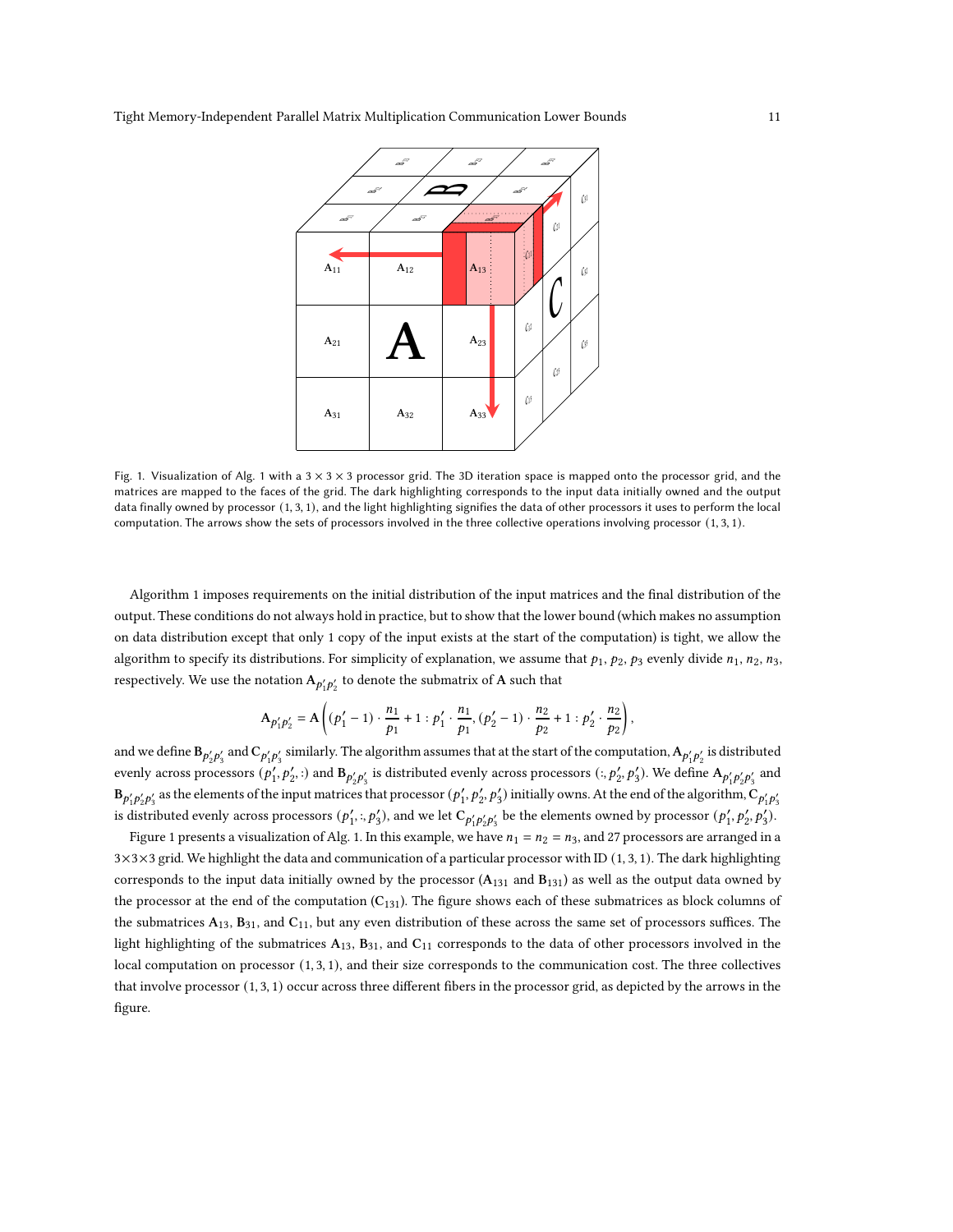#### 5.1 Cost Analysis

Now we analyze computation and communication costs of the algorithm. Each processor performs  $\frac{n_1}{p_1} \cdot \frac{n_2}{p_2} \cdot \frac{n_3}{p_3} = \frac{n_1 n_2 n_3}{P}$ local computations in Line [6.](#page-9-2) Communication occurs only in the All-Gather and Reduce-Scatter collectives in Lines [3,](#page-9-3) [4,](#page-9-4) and [8.](#page-9-5) Each processor is involved in two All-Gathers involving input matrices and one Reduce-Scatter involving the output matrix. Lines [3,](#page-9-3) [4](#page-9-4) specify simultaneous All-Gathers across sets of  $p_3$ ,  $p_1$  processors, respectively, and Line [8](#page-9-5) specifies simultaneous Reduce-Scatters across sets of  $p_2$  processors. Note that if  $p_k = 1$  for any  $k = 1, 2, 3$ , then the corresponding collective can be ignored as no communication occurs. The difference between Alg. [1](#page-9-1) and [\[1,](#page-15-12) Algorithm 1] is the Reduce-Scatter collective, which replaces the All-to-All collective and has smaller latency cost.

We assume that bandwidth-optimal algorithms, such as bidirectional exchange or recursive doubling/halving, are used for the All-Gather and Reduce-Scatter collectives. The optimal communication cost of these collectives on  $p$ processors is  $(1 - \frac{1}{p})w$ , where w is the words of data in each processor after All-Gather or before Reduce-Scatter collective [\[9](#page-15-15), [24\]](#page-16-6). Each processor also performs  $(1 - \frac{1}{p})w$  computations for the Reduce-Scatter collective.

<span id="page-11-0"></span>

(a) 1D case:  $P = 3$  with grid  $3 \times 1 \times 1$  (b) 2D case:  $P = 36$  with grid  $12 \times 3 \times 1$  (c) 3D case:  $P = 512$  with grid  $32 \times 8 \times 2$ 

Fig. 2. Example parallelizations of iteration space of multiplication of a 9600  $\times$  2400 matrix A with a 2400  $\times$  600 matrix B

Hence the communication costs of Lines [3,](#page-9-3) [4](#page-9-4) in Algorithm [1](#page-9-1) are  $(1 - \frac{1}{p_3}) \frac{n_1 n_2}{p_1 p_2}$  and  $(1 - \frac{1}{p_1}) \frac{n_2 n_3}{p_2 p_3}$ , respectively, to accomplish All-Gather operations, and the communication cost of performing the Reduce-Scatter operation in Line [8](#page-9-5) is  $(1 - \frac{1}{p_2}) \frac{p_1 n_3}{p_1 p_3}$ . Note that if  $p_k = 1$  for any  $k = 1, 2, 3$ , then the cost of the corresponding collective reduces to 0. Thus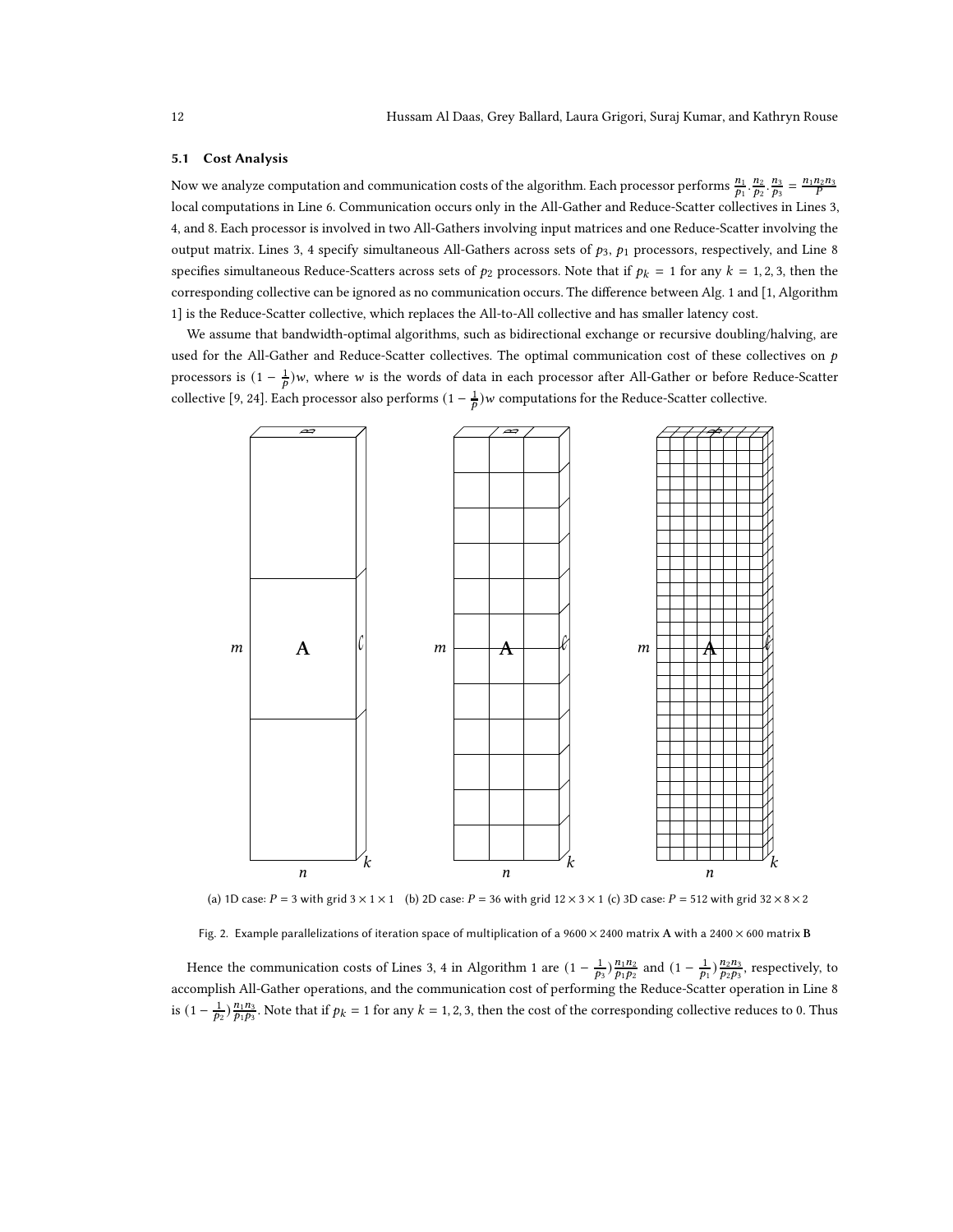the overall cost of Algorithm [1](#page-9-1) is

<span id="page-12-0"></span>
$$
\frac{n_1 n_2}{p_1 p_2} + \frac{n_2 n_3}{p_2 p_3} + \frac{n_1 n_3}{p_1 p_3} - \left(\frac{n_1 n_2 + n_2 n_3 + n_1 n_3}{P}\right).
$$
\n(3)

Due to Reduce-Scatter operation, each processor also performs  $(1-\frac{1}{p_2})\frac{n_1n_3}{p_1p_3}$  computations, which is dominated by the  $\frac{n_1 n_2 n_3}{P}$  computations of Line [6.](#page-9-2)

# 5.2 Optimal Processor Grid Selection

The communication cost of Algorithm [1,](#page-9-1) given by eq. [\(3\)](#page-12-0), depends on the processor grid dimensions. Here we discuss how to select the processor grid dimensions such that the lower bound on communication given in Theorem [1](#page-7-0) is attained by Alg. [1](#page-9-1) given the matrices dimensions  $n_1$ ,  $n_2$  and  $n_3$  and the number of processors P. As before, we let  $m, n, k$ represent the maximum, median, and minimum values of the three dimensions. Letting  $p_1, p_2, p_3$  be the grid dimensions, we similarly define  $p, q, r$  to be the processor grid dimensions corresponding to matrix dimensions  $m, n, k$ , respectively. Because the order of processor grid dimensions will be chosen to be consistent with the matrix dimensions, we will have  $p \ge q \ge r$ . To demonstrate the tightness of the lower bound, the analysis below assumes that the processor grid dimensions divide the matrices dimensions.

Following Theorem [1,](#page-7-0) depending on the relative sizes of the aspect ratios among matrix dimensions and the number of processors, we encounter three cases that correspond to 3D, 2D, and 1D processor grids. That is, when  $p_i = 1$  for one value of *i*, then the processor grid is effectively 2D, and when  $p_i = 1$  for two values of *i*, the processor grid is effectively 1D. In the following we show how to obtain the grid dimensions and show that Algorithm [1](#page-9-1) attains the communication lower bound given in Theorem [1](#page-7-0) in each case.

First, suppose  $P \leq \frac{m}{n}$ . In this case, we set  $r = q = 1$  $r = q = 1$ , and set  $p = P$  to obtain a 1D grid. From eq. [\(3\)](#page-12-0), Algorithm 1 has communication cost

$$
\frac{mn + mk}{P} + nk - \frac{mn + mk + nk}{P} = \left(1 - \frac{1}{P}\right)nk,
$$

which matches the 1st case of Theorem [1.](#page-7-0)

Now suppose  $\frac{m}{n} < P \le \frac{mn}{k^2}$ . We set  $r = 1$ , and set  $p$  and  $q$  such that  $\frac{m}{p} = \frac{n}{q}$ , yielding  $p = \left(\frac{p}{mn}\right)^{1/2} m$  and  $q = \left(\frac{P}{mn}\right)^{1/2} n$ . Note that the assumption  $\frac{m}{n} < P$  is required so that  $q > 1$ , and  $p > 1$  also follows. Our analysis also assumes that  $p$  and  $q$  are integers, which is sufficient to show that the lower bound is tight in general as there are an infinite number of dimensions for which the assumption holds. In this case, we have a 2D processor grid, and Algorithm [1](#page-9-1) has communication cost

$$
\frac{mn}{pq} + \frac{mk}{p} + \frac{nk}{q} - \frac{mn + mk + nk}{pq} = 2\left(\frac{mnk^2}{p}\right)^{1/2} - \frac{mk + nk}{p},
$$

matching the 2nd case of Theorem [1.](#page-7-0)

Finally, suppose  $\frac{mn}{k^2} < P$ . As suggested in [\[1\]](#page-15-12), we set the grid dimensions such that  $\frac{m}{p} = \frac{n}{q} = \frac{k}{r}$ . That is,  $r =$  $\left(\frac{P}{mnk}\right)^{1/3}$  k,  $q = \left(\frac{P}{mnk}\right)^{1/3}$  n, and  $p = \left(\frac{P}{mnk}\right)^{1/3}$  m. Note that the assumption  $\frac{mn}{k^2} < P$  is required so that  $r > 1$  (which also implies  $q > 1$  and  $p > 1$ ). This assumption was implicit in the analysis of [\[1\]](#page-15-12). Again, we assume that  $p, q, r$  are integers. Thus, we have a 3D processor grid and a communication cost of

$$
3\left(\frac{mnk}{P}\right)^{2/3} - \frac{mn + mk + nk}{P},
$$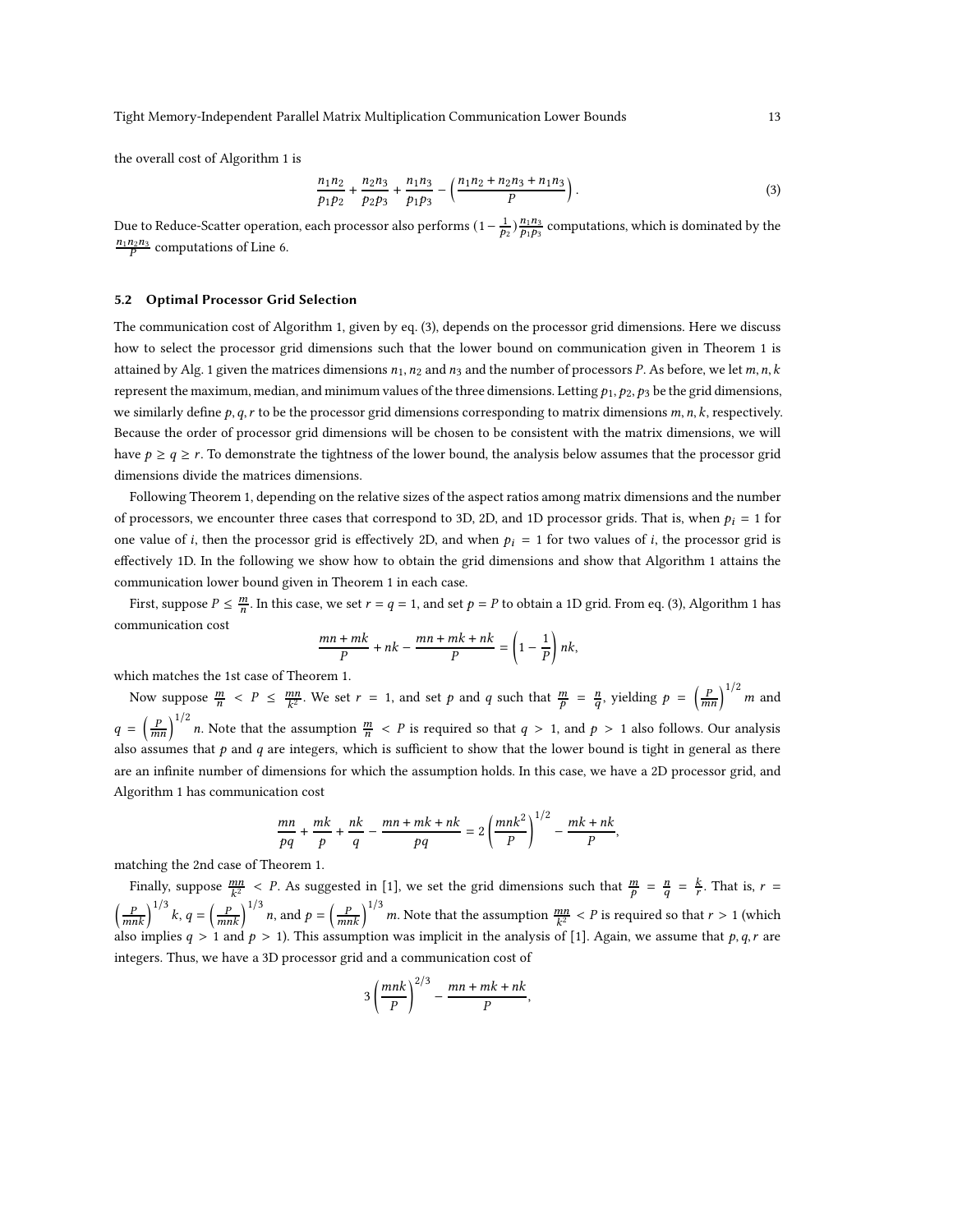which matches the 3rd case of Theorem [1.](#page-7-0)

Comparing the obtained communication cost in each case with the lower bound obtained in Theorem [1](#page-7-0) we conclude that Algorithm [1](#page-9-1) is optimal given the grid dimensions are selected as above.

# 5.3 Optimal Processor Grid Examples

Figure [2](#page-11-0) illustrates each of the three cases for a fixed set of matrix dimensions. Here we consider multiplying a  $9600 \times$ 2400 matrix A with a 2400  $\times$  600 B so that C is 9600  $\times$  600, so in our notation with  $m \ge n \ge k$ , A is  $m \times n$ , B is  $n \times k$ , and C is  $m \times k$ . The 3D  $m \times n \times k$  iteration space is visualized with faces corresponding to correctly oriented matrices. In this example, we consider  $P \in \{3, 36, 512\}$ .

With 3 processors, we fall into the 1st case, as  $P \leq \frac{m}{n} = 4$ , and the optimal processor grid is  $3 \times 1 \times 1$ , which is 1D as shown in Fig. [2a.](#page-11-0) Note that the computation assigned to each processor is not a cube in this case, that is,  $\frac{m}{p} \neq \frac{n}{q} \neq \frac{k}{r}$ . The only data that must be communicated are entries of B, though all processors need all of B.

When  $P = 36$ , we fall into the 2nd case, and the optimal processor grid is 2D:  $12 \times 3 \times 1$ , as shown in Fig. [2b.](#page-11-0) Here we see that the iteration space assigned to each processor is 800  $\times$  800  $\times$  600, so  $\frac{m}{p} = \frac{n}{q} \neq \frac{k}{r}$ . In this case, entries of **B** and C must be communicated, but each entry of A is required by only one processor.

Finally, for  $P = 512$ , we satisfy  $P > \frac{mn}{k^2} = 64$  and fall into the 3rd case. The optimal processor grid is shown in Fig. [2c](#page-11-0) to be 32  $\times$  8  $\times$  2, and we see that the local computation of each processor is a cube:  $\frac{m}{p} = \frac{n}{q} = \frac{k}{r}$ . For a 3D grid, entries of all 3 matrices are communicated.

# <span id="page-13-0"></span>6 CONCLUSION

Theorem [1](#page-7-0) establishes memory-independent communication lower bounds for parallel matrix multiplication. By casting the lower bound on accessed data as the solution to a constrained optimization problem, we are able to obtain a result with explicit constants spanning over three scenarios that depend on the relative sizes of the matrix aspect ratios and the number of processors. Algorithm [1](#page-9-1) demonstrates that the constants established in Theorem [1](#page-7-0) are tight, as the algorithm is general enough to be applied in each of the three scenarios by tuning the processor grid. As we discuss below, our lower bound proof technique tightens the constants proved in earlier work, and we believe it can be generalized to improve known communication lower bounds for other computations.

# <span id="page-13-1"></span>6.1 Comparison to Existing Results

We now provide full details of the constants presented in Tab. [1,](#page-2-0) and compare the previous results with the constants of Theorem [1.](#page-7-0) The first row of the table gives the constant from the proof by Aggarwal, Chandra, and Snir [\[2,](#page-15-0) Theorem 2.3]. While the result is stated asymptotically, an explicit constant is given in a key lemma ([\[2,](#page-15-0) Lemma 2.2]) used in the proof, from which we can derive the constant for the main result.

The second row of the table corresponds to the work of Irony, Toledo, and Tiskin [\[14\]](#page-15-3), who establish the first parallel bounds for matrix multiplication. Their memory-independent bound is stated for square matrices with a parametrized prefactor corresponding to the amount of local memory available [\[14,](#page-15-3) Theorem 5.1]. If we generalize it straightforwardly to rectangular dimensions and minimize the prefactor over any amount of local memory, then we obtain a bound of at least  $1/2 \cdot (mnk/P)^{2/3}$ , which is asymptotically tight for  $mn/k^2 \leq P$ . They do not provide any tighter results for  $P < mn/k^2$ .

The third row of the table corresponds to the results of Demmel et al. [\[11\]](#page-15-1). This work was the first to establish bounds for small values of P and identify the three cases of asymptotic expressions. Theorem [1](#page-7-0) obtains the same cases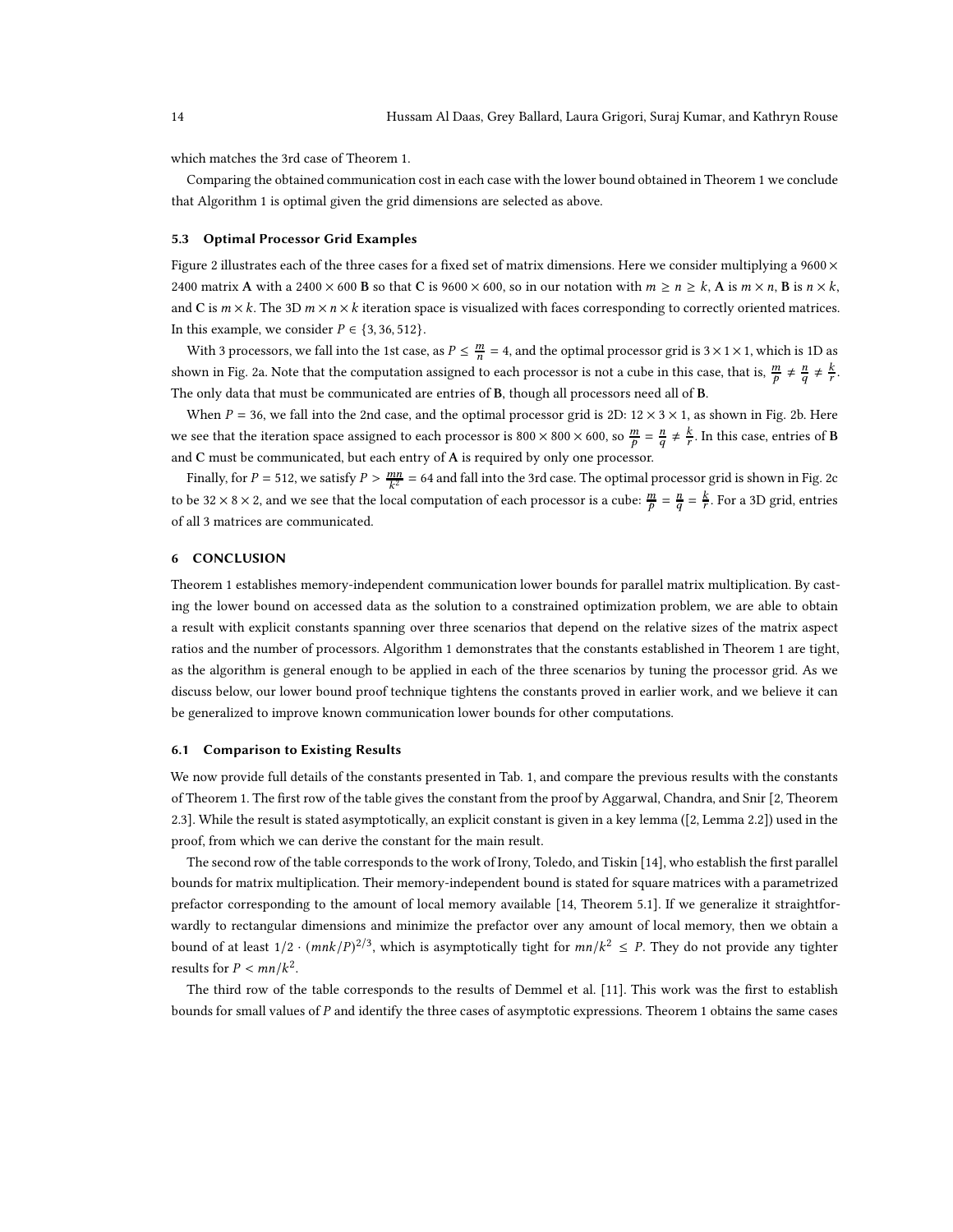and leading order terms (up to constant factors) [\[11,](#page-15-1) Table I], and we present the explicit constant factors for leading order terms derived in [\[11,](#page-15-1) Section II.B]. We note that the boundaries between cases differ by a constant in that paper, which we do not reflect in Tab. [1.](#page-2-0) Compared to these results, Theorem [1](#page-7-0) establishes a tighter constant in all three cases.

We note that Kwasniewski et al. claim a combined result of memory-dependent and memory-independent parallel bounds [\[17,](#page-15-4) Theorem 2]. The memory-independent term has a constant that matches the 3rd case of Theorem [1.](#page-7-0) However, the proof includes a restrictive assumption on parallelization strategies, requiring that each processor is assigned a set of domains that are subblocks of the iteration space with dimensions  $a \times a \times b$  for some a, b, and therefore does not apply to all parallel algorithms.

## <span id="page-14-0"></span>6.2 Limited-Memory Scenarios

The local memory required by Alg. [1](#page-9-1) matches the amount of communication performed plus the data already owned by the processor, which is given by the positive terms in eq.  $(3)$  and matches the value of  $D$  in Theorem [1](#page-7-0) with the optimal processor grid. Note that the local memory  $M$  must be large enough to store the inputs and output matrices, so  $M \ge (mn + mk + nk)/P$ . When 1D or 2D processor grids are used, the local memory required is no more than a constant more than the minimum required to store the problem. Further, Alg. [1](#page-9-1) can be adapted to reduce the temporary memory required to a negligible amount at the expense of higher latency cost but without affecting the bandwidth cost, and thus the algorithmic approach can be used even in extremely limited memory scenarios. In the case of 3D processor grids, however, the temporary memory used by Alg. [1](#page-9-1) asymptotically dominates the minimum required, and thus the algorithm cannot be applied in limited-memory scenarios. Reducing the memory footprint in this case necessarily increases the bandwidth cost. Algorithms that smoothly trade off memory for communication savings in these limited memory scenarios are well studied [\[3,](#page-15-5) [17](#page-15-4), [19,](#page-16-4) [23](#page-16-5)].

From the lower bound point of view, while Theorem [1](#page-7-0) is always valid, it may not be the tightest bound in limitedmemory scenarios. The memory-dependent bound with leading term  $2mnk/(P\sqrt{M})$  (see [\[17,](#page-15-4) [20,](#page-16-1) [22\]](#page-16-2) and discussion in § [2.1\)](#page-1-1) can be larger. In particular, this occurs when  $mn/k^2 < P \leq 8/27 \cdot mnk/M^{3/2}$ , and the memory-dependent bound dominates the memory-independent bound of  $3(mnk/P)^{2/3}$  in that case. This scenario implies that  $M < 4/9$  $(mnk/P)^{2/3}$ , in which case the temporary space required by Alg. [1](#page-9-1) exceeds the available memory. Thus, the tightness of Theorem [1](#page-7-0) for  $mn/k^2 < P$  requires an assumption of sufficient memory.

When  $P \le mn/k^2$ , the memory-independent bounds in the first two cases of Theorem [1](#page-7-0) are always tight, with no assumption on local memory size. That is, the memory-dependent bound never dominates the memory-independent bound. Consider the 2nd case, so that  $m/n \le P \le mn/k^2$  and the memory-independent bound is  $2(mnk^2/P)^{1/2}$ . Because the local memory must be large enough to store the largest matrix as well as the other two matrices, we have  $M > mn/P$ . This implies  $2mnk/(P\sqrt{M}) < 2(mnk^2/P)^{1/2}$ , so the memory-independent bound dominates.

Suppose further that  $P \leq \frac{m}{n}$ . In this case, the leading-order term of the memory-independent bound is *nk*. This 1st-case bound dominates the 2nd-case bound, which dominates the memory-dependent bound from the argument above. Comparison of the full bounds of the 1st and 2nd cases simplifies to  $2(mnk^2/P)^{1/2} \le mk/P + nk$ , which holds by the arithmetic-geometric mean inequality.

## 6.3 Extensions

The proof technique we use to obtain Theorem [1](#page-7-0) is more generally applicable. The basic approach of defining a constrained optimization problem to minimize the sum amount of data accessed subject to constraints on that data that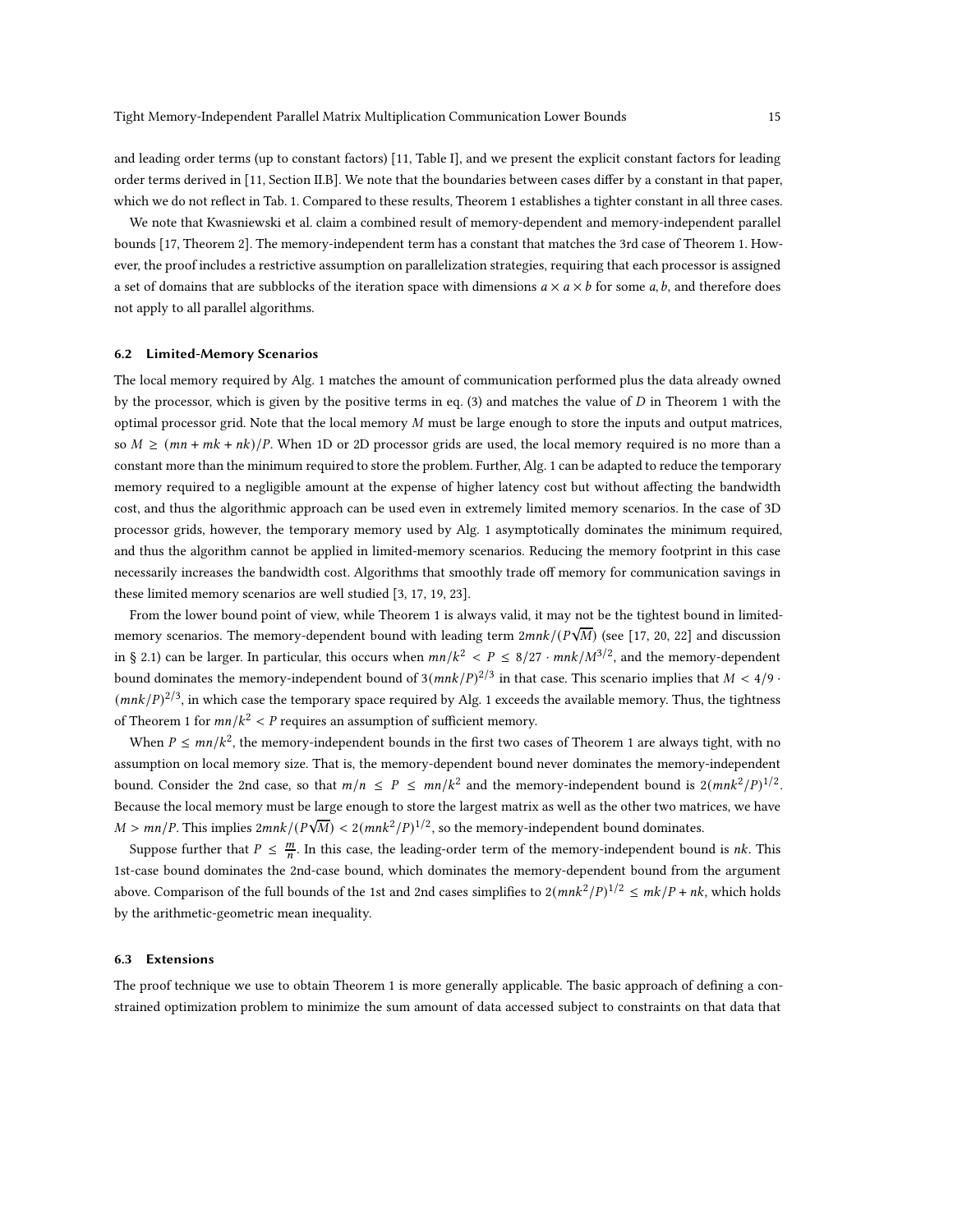depend on the nature of the computation has been used before for matrix multiplication [\[22](#page-16-2)] and for tensor computations [\[5](#page-15-10), [6\]](#page-15-11). The key to the results presented in this work is the imposition of lower bound constraints on the data accessed in each individual array given by Lemma [4.](#page-5-2) These lower bounds become active when the aspect ratios of the matrices are large relative to the number of processors and allow for tighter lower bounds in those cases. The argument given in Lemma [4](#page-5-2) is not specific to matrix multiplication, it depends only on the number of operations a given word of data is involved in, so it can be applied to many other computations that have iteration spaces with uneven dimensions. We believe this will yield new or tighter parallel communication bounds in several cases.

# ACKNOWLEDGMENTS

This work is supported by the National Science Foundation under Grant No. CCF-1942892 and OAC-2106920. This project has received funding from the European Research Council (ERC) under the European Union's Horizon 2020 research and innovation program (Grant agreement No. 810367).

#### **REFERENCES**

- <span id="page-15-12"></span>[1] R. C. Agarwal, S. M. Balle, F. G. Gustavson, M. Joshi, and P. Palkar. 1995. A three-dimensional approach to parallel matrix multiplication. IBM Journal of Research and Development 39, 5 (1995), 575–582.<https://doi.org/10.1147/rd.395.0575>
- <span id="page-15-0"></span>[2] A. Aggarwal, A. K. Chandra, and M. Snir. 1990. Communication complexity of PRAMs. Theor. Comp. Sci. 71, 1 (1990), 3–28. [https://doi.org/10.1016/0304-3975\(90\)90188-N](https://doi.org/10.1016/0304-3975(90)90188-N)
- <span id="page-15-5"></span>[3] G. Ballard, J. Demmel, O. Holtz, B. Lipshitz, and O. Schwartz. 2012. Brief announcement: strong scaling of matrix multiplication algorithms and memory-independent communication lower bounds. In Proceedings of the 24th ACM Symposium on Parallelism in Algorithms and Architectures (SPAA '12). ACM, New York, NY, USA, 77–79.<https://doi.org/10.1145/2312005.2312021>
- <span id="page-15-7"></span>[4] G. Ballard, J. Demmel, O. Holtz, and O. Schwartz. 2012. Graph expansion and communication costs of fast matrix multiplication. J. ACM 59, 6, Article 32 (2012), 23 pages.<https://doi.org/10.1145/2395116.2395121>
- <span id="page-15-10"></span>[5] G. Ballard, N. Knight, and K. Rouse. 2018. Communication Lower Bounds for Matricized Tensor Times Khatri-Rao Product. In IPDPS. 557–567. <https://doi.org/10.1109/IPDPS.2018.00065>
- <span id="page-15-11"></span>[6] G. Ballard and K. Rouse. 2020. General Memory-Independent Lower Bound for MTTKRP. In SIAM PP. 1–11. <https://doi.org/10.1137/1.9781611976137.1>
- <span id="page-15-13"></span>[7] J. Berntsen. 1989. Communication efficient matrix multiplication on hypercubes. Parallel Comput. 12, 3 (1989), 335–342. [https://doi.org/10.1016/0167-8191\(89\)90091-4](https://doi.org/10.1016/0167-8191(89)90091-4)
- <span id="page-15-16"></span>[8] S. Boyd and L. Vandenberghe. 2004. Convex Optimization. Cambridge University Press.<https://web.stanford.edu/~boyd/cvxbook/>
- <span id="page-15-15"></span>[9] E. Chan, M. Heimlich, A. Purkayastha, and R. van de Geijn. 2007. Collective communication: theory, practice, and experience. Concurrency and Computation: Practice and Experience 19, 13 (2007), 1749–1783.<https://doi.org/10.1002/cpe.1206>
- <span id="page-15-9"></span>[10] M. Christ, J. Demmel, N. Knight, T. Scanlon, and K. Yelick. 2013. Communication Lower Bounds and Optimal Algorithms for Programs That Reference Arrays - Part 1. Technical Report UCB/EECS-2013-61. EECS Department, University of California, Berkeley. <http://www.eecs.berkeley.edu/Pubs/TechRpts/2013/EECS-2013-61.html>
- <span id="page-15-1"></span>[11] J. Demmel, D. Eliahu, A. Fox, S. Kamil, B. Lipshitz, O. Schwartz, and O. Spillinger. 2013. Communication-Optimal Parallel Recursive Rectangular Matrix Multiplication. In IPDPS. 261–272.<https://doi.org/10.1109/IPDPS.2013.80>
- <span id="page-15-6"></span>[12] Jack Dongarra, Jean-François Pineau, Yves Robert, Zhiao Shi, and Frédéric Vivien. 2008. Revisiting Matrix Product on Master-Worker Platforms. International Journal of Foundations of Computer Science 19, 06 (2008), 1317–1336.<https://doi.org/10.1142/S0129054108006303>
- <span id="page-15-2"></span>[13] J. W. Hong and H. T. Kung. 1981. I/O complexity: The red-blue pebble game. In STOC. ACM, 326–333.<https://doi.org/10.1145/800076.802486>
- <span id="page-15-3"></span>[14] D. Irony, S. Toledo, and A. Tiskin. 2004. Communication lower bounds for distributed-memory matrix multiplication. J. Par. and Dist. Comp. 64, 9 (2004), 1017–1026.<https://doi.org/10.1016/j.jpdc.2004.03.021>
- <span id="page-15-14"></span>[15] S. Lennart Johnsson, 1993. Minimizing the communication time for matrix multiplication on multiprocessors. Parallel Comput. 19, 11 (1993), 1235 – 1257. [https://doi.org/10.1016/0167-8191\(93\)90029-K](https://doi.org/10.1016/0167-8191(93)90029-K)
- <span id="page-15-8"></span>[16] G. Kwasniewski, M. Kabic, T. Ben-Nun, A. N. Ziogas, J. E. Saethre, A. Gaillard, T. Schneider, M. Besta, A. Kozhevnikov, J. VandeVondele, and T. Hoefler. 2021. On the Parallel I/O Optimality of Linear Algebra Kernels: Near-Optimal Matrix Factorizations. In Proceedings of the International Conference for High Performance Computing, Networking, Storage and Analysis (St. Louis, Missouri) (SC '21). Association for Computing Machinery, New York, NY, USA, Article 70, 15 pages.<https://doi.org/10.1145/3458817.3476167>
- <span id="page-15-4"></span>[17] G. Kwasniewski, M. Kabić, M. Besta, J. VandeVondele, R. Solcà, and T. Hoefler. 2019. Red-Blue Pebbling Revisited: Near Optimal Parallel Matrix-Matrix Multiplication. In Proceedings of the International Conference for High Performance Computing, Networking, Storage and Analysis (Denver, Colorado) (SC '19). Association for Computing Machinery, New York, NY, USA, Article 24, 22 pages.<https://doi.org/10.1145/3295500.3356181>